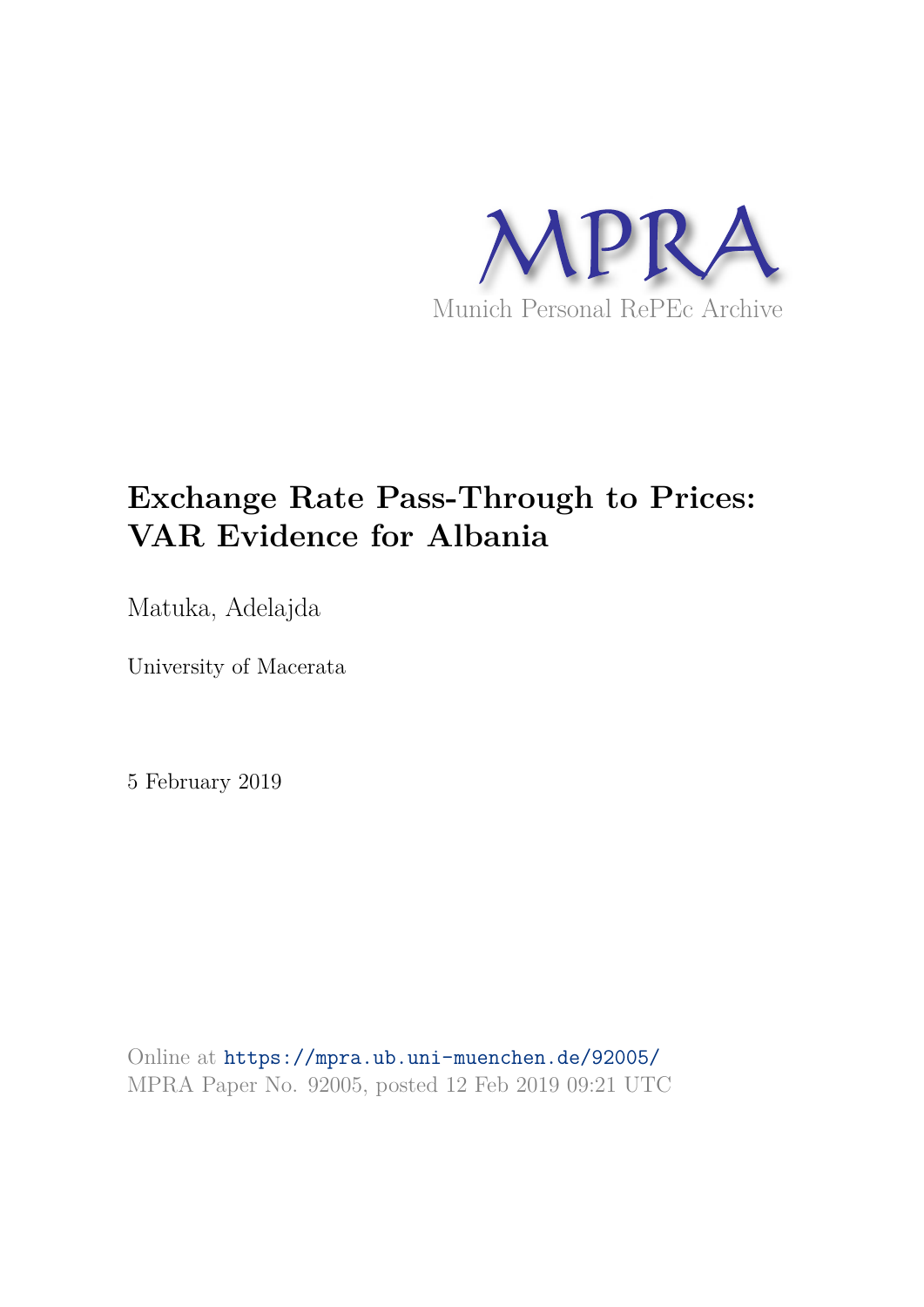#### **Exchange Rate Pass-Through to Prices: VAR Evidence for Albania**

#### **Adelajda Matuka<sup>1</sup>**

#### **Abstract**

This paper estimates the impact of exchange rate shocks to prices in Albania from 2000Q1 to 2017Q1. The empirical analysis is based on a Vector Autoregressive approach for Albanian economy following Cholesky decomposition scheme. Impulse-response functions give evidence for an incomplete "pass-through" of exchange rate shocks to prices. Impulse-response functions to oil shocks indicates initial positive values for import and producer prices and negative value for consumer prices and interest rates. Variance decomposition reveal that the highest fluctuations of import prices is triggered by growth rate and oil prices shocks, whereas the variance of producer prices and consumer prices is explained by its own innovations. Exchange rate's innovations are less aggressive to import prices and producer prices then to consumer prices. We perform the robustness check allowing interest rate to be ordered before exchange rates and the results do not change from the previous findings.

**Keywords**: Exchange Rate, Pass Through Effect, Inflation, Vector Autoregressive

**JEL Class**: C32, E31, E41, F41

#### **1. Introduction**

l

Albanian economy has undergone under significant structural changes, which have strengthened economic incentives and fuelled economic growth over the last 20 years. In the early stages of [post-communist] transition, internal migration – coupled by a rapid and significant transformation in the labour and later the capital markets – helped shift all factors of production toward more productive sectors. This shift contributed to higher productivity levels and consequently faster economic growth. Albania is an example that international institutions failed to prevent the impact that economic shocks might bring to economy (Fullani, 2012). Winding up the pyramid schemes, Republic of Albania had to face social cost, instability and preceding civil war within the country. The decree of 1997, after a formal meeting of ex-president Berisha<sup>2</sup> and representatives of IMF and World Bank brought clashes among the government and the foreign administrators (Jarvis, 2000). The factors that brought the collapse of the "shining star" were: The increase in unemployment, collapse of industrial production, inefficiency of the banking system, limitations and drawbacks of foreign investment, failure of mass privatization, falling living standards, and rising poverty (Vaughan-Whitehead, 1999).

After more than two decades, Albanian economy still seems to be "hurt" due to traces marked from the past. Republic of Albania is often viewed in the groups of "late reformers" or "late performers"<sup>3</sup>

<sup>&</sup>lt;sup>1</sup> Adelaida Matuka is a PHD Candidate at University of Macerata  $\frac{a \cdot \text{matuka}(a) \cdot \text{unimc.it}}{b \cdot \text{at}}$ 

I am grateful to my colleagues Shuffield Seyram Asafo (University of Macerata) and Ardit Gjeci (University of Ljubljana) for their suggestions.

<sup>&</sup>lt;sup>2</sup> The costs for the foreign administrators were borne by the government, based on the grants and conncessional loans from donors and World Bank. The new law for administrators appointment which was drafted as a decree was refused to be signed by ex-president Berisha. It brought one month delay until the newly elected parliament passed the law. Further delay , was on adiministrators appointment, and even after that the owners of pyramid schemes did not give up, challenging the courts and threating for violence.

<sup>&</sup>lt;sup>3</sup>The group is composed of Moldova, Azerbaijan, Kyrgyz Republic and Albania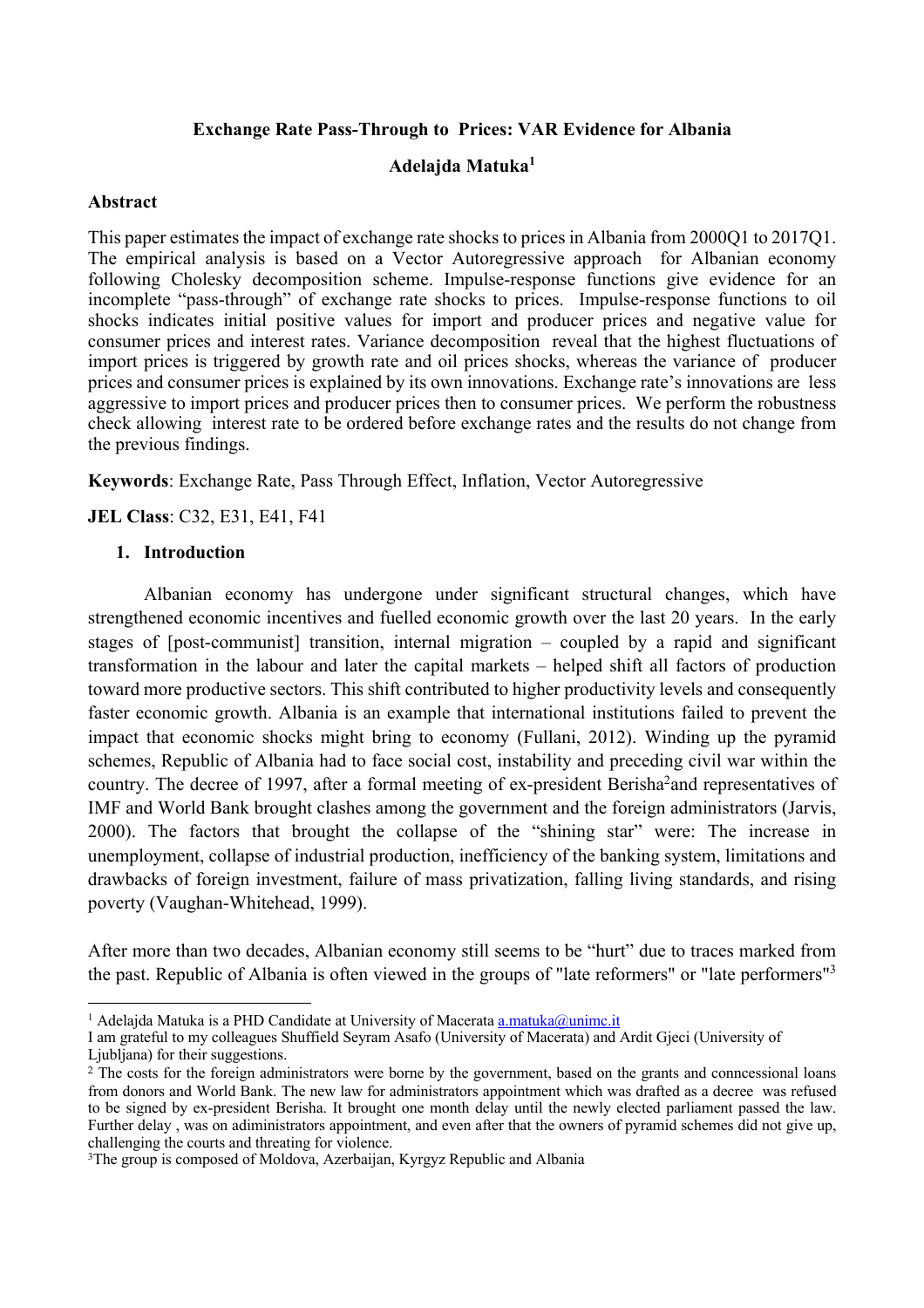in terms of economic development and general competitiveness. While it moved forward with its policy reforms, economic development levels are still relatively low when measured by per capita income, direct investment, and other indicators that point to rising incomes and future growth. This suggests that policy reform alone is not sufficient for sustainable economic growth (Siegelbaum, 2002). The budget deficit is actually assessed at 2.0 per cent of the GDP, while public debt counts for 69.6 per cent of GDP in 2017. Whereas Albania's pre-crisis growth was among the highest in the Western Balkan region, post-crisis growth has decelerated to around the regional average (Cabezon, 2016). Economic growth of Republic of Albania increased by 3.9 percent during the first nine months of 2017. The monetary policy stance of the Bank of Albania remained accommodative, economic growth was mainly supported by the expansion of investments. The average inflation rate rose to 2.0 percent during 2017 and domestic inflationary pressures were still insufficient to offset the low inflation rate in our trading partner countries, the effects of the exchange rate appreciation, and the growing inertia of the price formation process over the last years. (Central Bank of Albania, 2017)

Actually, Albania's growth momentum remained strong and real GDP grew 3.8 percent during 2017. Domestic demand strengthened, reflecting a revival in construction, a recovery in the labour market and household credit, and large energy-related FDI projects. Despite the surge of drought-induced electricity imports, the current account deficit narrowed supported by tourism and other services exports. The deficit is predominantly funded by concessional borrowing and large FDI inflows. Gross international reserves are comfortable, covering more than 6 months of imports. Inflation remained below target at 1.8 percent and core inflation is still weak reflecting limited wage pressures with rising labor participation, nominal LEK/EUR appreciation (4 percent), and sluggish nonfuel international commodity prices (IMF, 2018).

This paper estimates the exchange rate pass-through on prices from 2000Q1 to 2017Q1 which corresponds to the period of indirect instruments of monetary policy followed by BOA<sup>4</sup> using a recursive vector autoregressive approach. We estimate the pass-through using recent data and we add producer prices in our VAR model, which to our best knowledge has not been captured in the existing "pass-through" literature for Albania.

Impulse response functions indicate incomplete pass-through of exchange rates shocks on prices. Variance decomposition suggests that the greatest fluctations to import prices is triggered by growth rate and oil prices shocks whereas the variance of producer prices and consumer prices is explained by its own innovations. Additionally, exchange rate's innovations are less aggressive to import prices and producer prices then to consumer prices.

The reminder of the paper is structured as follows: Section 2 explains the literature review. Section 3 represents the methodology, estimation and results in section 4, section 5 robustness check and section 6, concluding remarks.

### **2. Literature review**

 In literature, the term "pass-through" refers to the sensitivity of the the country's merchandise import prices to changes in its currency's foreign exchange values.Other researchers, indicate "pass-through" as the sensivity of consumer prices of a country to changes to its import prices. The relation between exchange rates and consumer prices dates since ealry 60s, but nowayds economists emphasize that

<sup>4</sup> Bank of Albania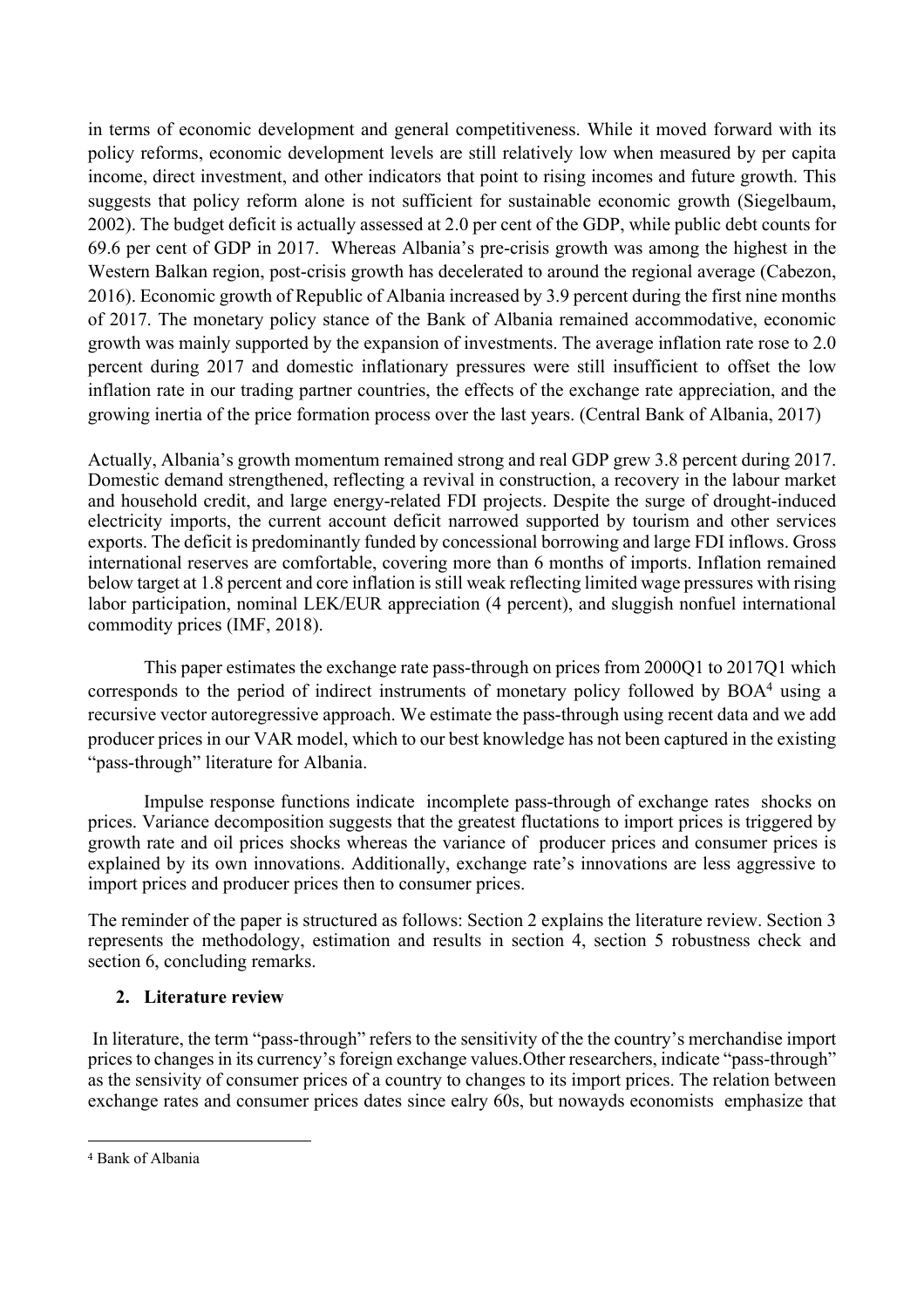there are some microeconomic factors that indicate that the pass through fluctations are not completely reflected in the consumer prices of a country. Existing literature suggest that these factors are related to stuctural aspects of international trade such as : the role of substitution among goods to changes in the exchange rate (Burstein, 2002), (Corsetti, 2002) or price setting , because of distribution services the price elasticity of demand is specific for every country and depends on exchange rate fluctations.

(Dornbusch, 1987) and (Krugman, 1987) proposed price-setting to the market. For better understanding of incomplete pass-through in the model, the market should be thought as oligopoloistic, if the mark-up of a firms decreases and the prices of the goods icrease, then the exchange rate pass-through is not complete. Indeed, this is a response in order to maintain the market share (Hooper, 1989) (Kasa, 1992) (Froot, 1989) or towards the perceptions of temporary foreign currency misalignments (Marston, 1991).

(McCarthy, 1999) studied the impact of exchange rate changes and import prices on producer and consumer price using a recursive vector autoregressive model on 6 OECD countries. The results indicate that exchange rate movements have negligble impact on consumer prices.

(Muço et al, 2001) focused on the monetary policy transmission mechanism in Albania and indicate a modest correlation between money supply and inflation, but a strong link between exchange rate and inflation. The findings reveal that is not any strong causality running from inflation to M3 growth, while the political dummy positively affects both inflation and money growth.

(Choudri, 2002) focused on exchange rate pass-through to different prices in non-US G-7 countries using a vector autoregressive model which is composed of seven endogenous variables and two exogenous variables. Results reveal that the best fitting model incorporates: sticky prices, sticky wages, distribution costs and a combination of local and producer currency pricing.

(Leigh, 2002) estimate the exchange rate pass-through on prices in Turkey and they find that the impact of exchange rate is felt over one year, but mostly is felt in the first four months.According to the results, the pass-through to wholesole prices is more pronounced than to consumer prices and the estimated pass-through is larger than the one estimated for other emerging countries.

(Muço et al, 2004) examine the transition from direct instruments to indirect instruments of monetary policy in Albania. The authors indicate a weak link between money supply and inflation up to mid-2000 while the switch from direct to indirect instruments of monetary control increase the predictability of transmission link from money supply to inflation.

(Peeters, 2004) focused into the details of the monetary policy transmission mechanism in Albania and tests the hypothesis that the exchange rate is the most important channel in the monetary policy process. The findings show that there are strong shifts in the monetary policy transmission channel and these shifts point at a diminishing role of the exchange rate at the benefit of the credit channel.

(Luci, 2005) estimated the impact of monetary policy changes on the volume of new deposits and credits and importance of commercial banks characteristics on this transmision process. The results indicate that credit supply was not affected by changes in monetary policy and that there were no significant differences among individual banks. The results also show that the effectiveness of the credit channel in Albania is modest due to cash transactions, undeveloped interbank market, preference of banks to lend in foreign currency and low penetration of credit services in the economy.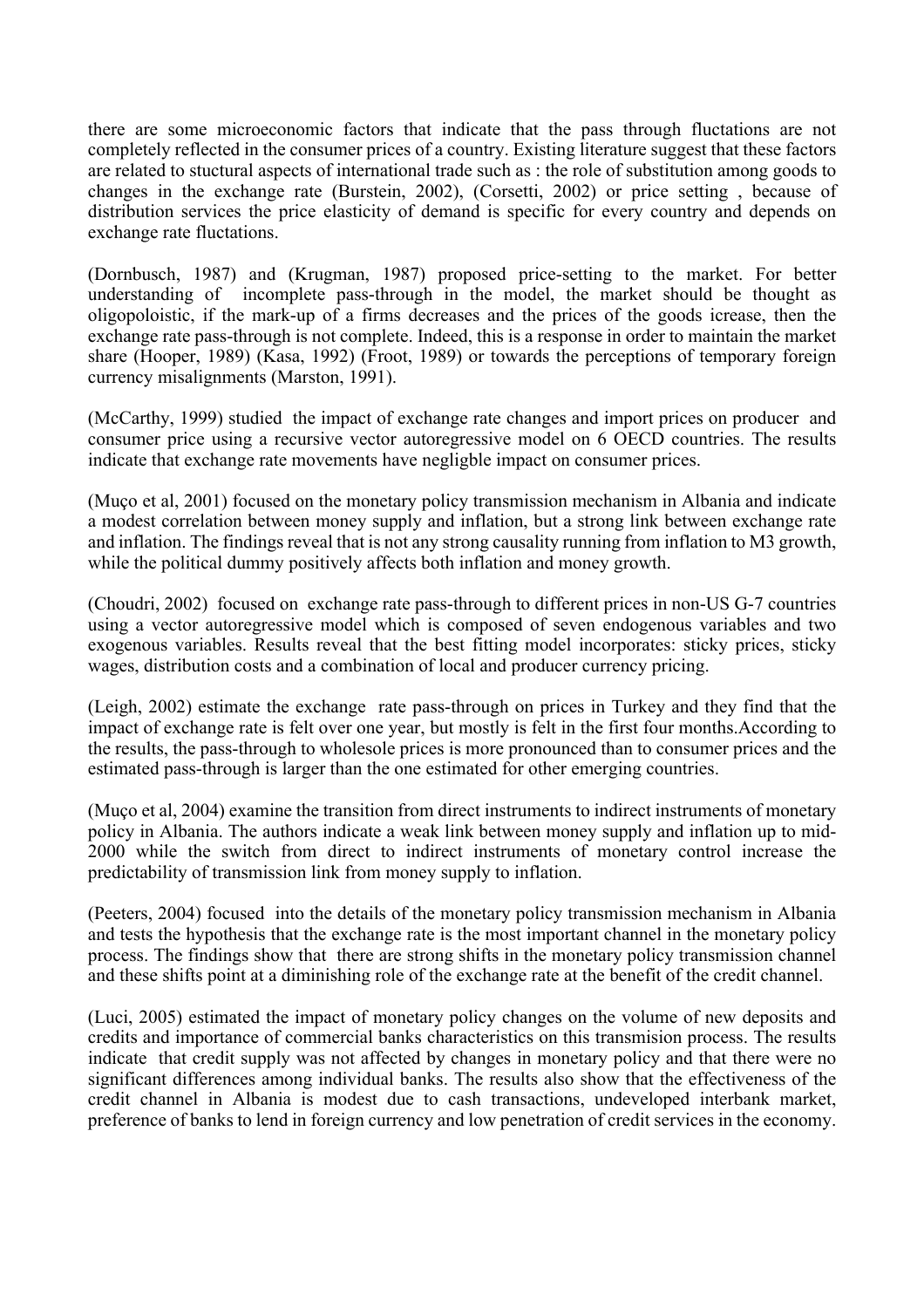(Istrefi, 2007)estimate the extend and the speed of exchange pass-through to consumer prices in Albania. Findings show that exchange rate pass-through on prices is not easily captured based on the data used for exchange rate and consumer prices the pass-through is complete within a year.

(Kolasi, 2010) estimate how monetary policy impacts aggregate output and headline and core inflation. The findings indicate that the exchange rate channel is not as strong as reported in previous works, and that the money and expectations channel play the most important role within the transmission mechanism.

(Macellari, 2011) estimates the effect of fiscal policy on Gross Domestic Product, Prices and Interest Rates in Albania. The study reveals that a tax cut stimulus has the highest cumulative GDP multiplier and the interest rates do not respond significantly to fiscal spending shocks, but they do increase after a tax cut.

(Shijaku, 2015) examine the transmission mechanism of monetary policy and the findings show that a stimulus in the monetary policy supports economic activity and increase price levels.

(Ouchchikh, 2017) studied the monetary policy transmission mechanism under fixed exchange rate and the findings confirm for credit and interest channels which transmit monetary policy shocks.

This study is similar to (Istrefi, 2007) and there are three main gaps that this study fills. First, we estimate our model using recent data (quarterly) in order to avoid the noise. Secondly, we order the reaction of monetary policy last in order to allow for the monetary policy to react contemporaneously to all shocks in our system. Thirdly, we include producer price index which to our best knowledge has not been captured before in the existing literature of exchange rate pass-through.

#### **3. Methodology**

In a VAR model, the dependent variable is regressed on its own lags and other lags which are involved in the model. General framework of a VAR model is:

$$
y_t = c + \sum_{i=1}^{w} \beta_i y_{t-i} + u_t
$$
 (1)

Where y<sub>t</sub> denotes an nx1 vector of endogenous variable which are :oil price, real gdp rate, real effective exchange rate, import prices, producer price index, consumer prices and repo rate, t denotes time (quaterly), c is a vector of constant terms,  $\beta_i$  are  $n_x$ n matrices of coefficients, w is the maximum lag length in the model, u<sub>t</sub> refers to reduced form disturbance term with zero mean and covariance matrix  $\Sigma$ .

#### **3.1 Data**

l

The study is based on the work of (McCarthy, 1999) and adapted by (Leigh, 2002). We estimate the exchange pass-through using a seven variable VAR approach instead of the eightvariable model of (McCarthy, 1999) or five-variable model by (Leigh, 2002). The variables are ordered as follows: oil prices<sup>5</sup>, real gross domestic product rate, real effective exchange rate, import prices<sup>6</sup>, producer price index, consumer prices and repo rate.

<sup>5</sup>We use Benchmark cruide oil price, converted into Albanian Lek by multiplying by the ALL/dollar exchange rate.

<sup>6</sup> Import price denominated in euro is calculated based on the price index/unit values of export to main partners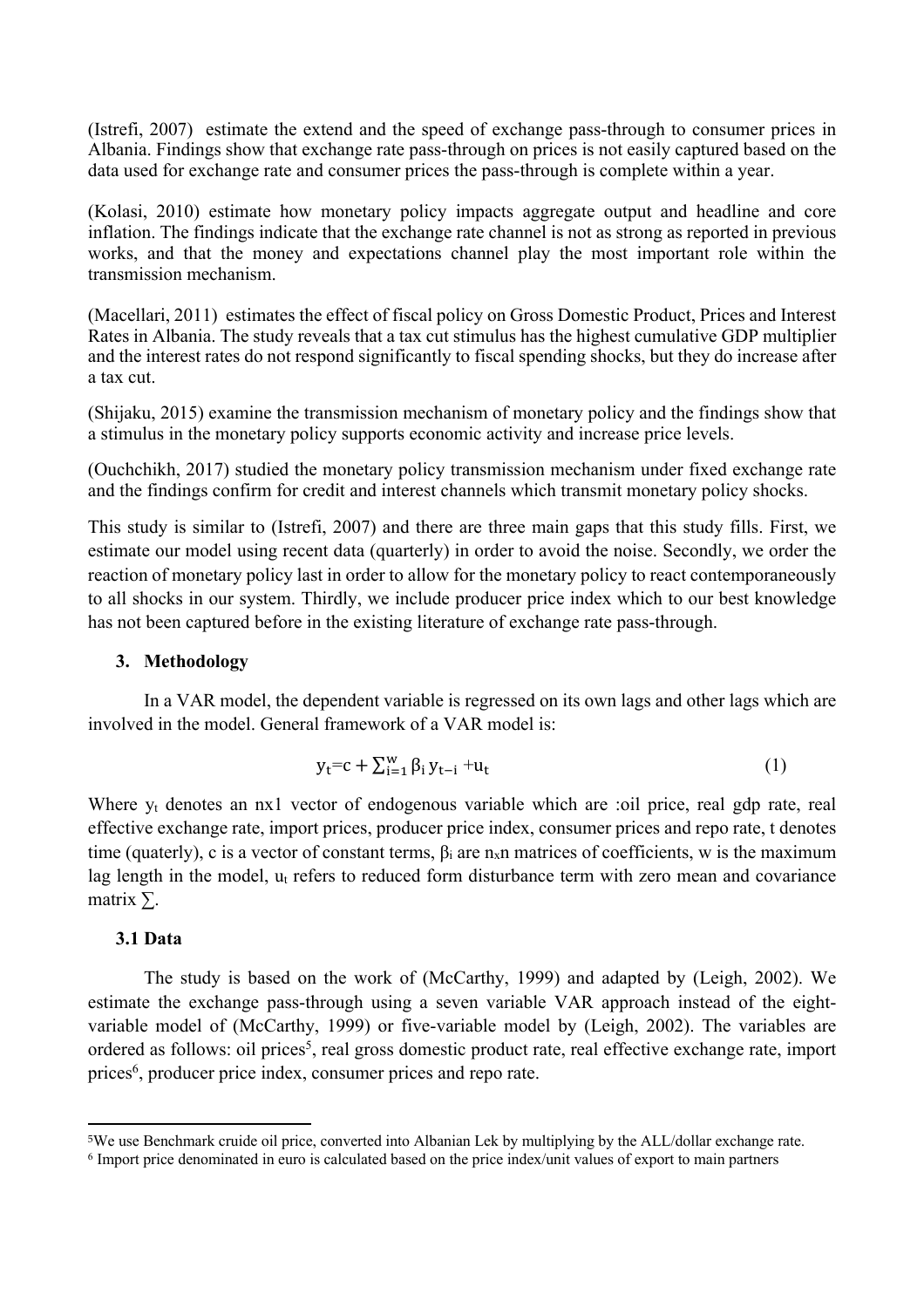The inclusion of oil price and gross domestic product are intended to capture the real side of the economy. We include repo rate in order to directly capture the movements of monetary policy.

| Variable    |          | <b>Levels</b> | <b>First Difference</b> |           |  |
|-------------|----------|---------------|-------------------------|-----------|--|
|             | Mean     | Std. Dev.     | Mean                    | Std. Dev. |  |
| OIL.        | 8.757044 | .3576466      | .0012957                | .1742937  |  |
| <b>GDP</b>  | 1.331383 | .5993254      | .0087724                | .1861911  |  |
| <b>REER</b> | 5.01999  | .0513797      | .0014602                | .0164022  |  |
| <b>IMP</b>  | 4.848742 | .1847499      | .0043916                | .0352684  |  |
| <b>PPI</b>  | 4.554521 | .11086        | .0046321                | .0317258  |  |
| <b>CPI</b>  | .1922705 | .7665419      | .0171569                | 1.164191  |  |
| <b>REPO</b> | 1.439882 | .7547001      | .0108304                | 1.161329  |  |

| Table 1. Descriptive Statistics |  |
|---------------------------------|--|
|---------------------------------|--|

Source: Author's Calculation

We conduct the analysis using quarterly data in order to avoid the unnecessary noise in our data series. Time series variables spanning from 2000Q1-2017Q1 was taken from sources like the  $WDI<sup>7</sup>, BOA<sup>8</sup>, IMF<sup>9</sup>, and INSTAT<sup>10</sup>. We estimate a seven-variable recursive VAR approach oil price,$ annual growth rate, real effective exchange rate, import price, producer price, consumer price index, and repo rate. $^{11}$  The model is specified as follows:

$$
\Delta \pi_t^{\text{oil}} = E_{t-1} \left[ \pi_t^{\text{oil}} \right] + \varepsilon_t^{\text{s}}
$$
 (1)

$$
\Delta g dp_t = E_{t-1} [\Delta y_t] + \rho_1 \epsilon_t^s + \epsilon_t^d
$$
 (2)

$$
\Delta \text{REER}_{t} = E_{t-1} \left[ \Delta e_{t} \right] + \varphi_{1} \varepsilon_{t}^{s} + \varphi_{2} \varepsilon_{t}^{d} + \varepsilon_{t}^{REER}
$$
\n(3)

$$
\Delta I M P_t^{nf} = E_{t-1} [CPI_t^{nf}] + \psi_1 \varepsilon_t^s + \psi_2 \varepsilon_t^d + \psi_3 \varepsilon_t^{REER} + \varepsilon_t^{IMP\ nf}
$$
\n
$$
\tag{4}
$$

$$
\Delta PPI_t = E_{t-1} [PPI_t] + \eta_1 \varepsilon_t^{s+} \eta_2 \varepsilon_t^{d} + \eta_3 \varepsilon_t^{REER} + \eta_4 \varepsilon_t^{IMP\,nf} + \varepsilon_t^{PPI}
$$
\n
$$
\tag{5}
$$

$$
\Delta CPI_t = E_{t-1} [CPI_t] + \alpha_1 \varepsilon_t^s + \alpha_2 \varepsilon_t^d + \alpha_3 \varepsilon_t^{REER} + \alpha_4 \varepsilon_t^{IMP\ n f} + \alpha_5 \varepsilon_t^{PPI} + \varepsilon_t^{CPI}
$$
 (6)

$$
\Delta \text{REPO}_t = E_{t-1} [\Delta i_t] + \delta_1 \epsilon_t^s + \delta_2 \epsilon_t^d + \delta_3 \epsilon_t^{\text{REER}} + \delta_4 \epsilon_t^{\text{IMP nf}} + \delta_5 \epsilon_t^{\text{PPI}} + \delta_6 \epsilon_t^{\text{CPI}} + \epsilon_t^{\text{REPO}} \tag{7}
$$

All variables are in first log difference except CPI inflation .Supply, demand and exchange rate shocks are captured by  $\epsilon_t^s$ ,  $\epsilon_t^d$ , $\epsilon_t^{REER}$  whereas  $\epsilon_t^{REER}$ ,  $\epsilon_t^{IMP\inf}$ ,  $\epsilon_t^{PPI}$ ,  $\epsilon_t^{CPI}$ ,  $\epsilon_t^{REPO}$  are shocks to import prices, producer price, consumer price and money market respectively.  $E_{t-1}$  is the

<sup>7</sup> World Development Indicator

<sup>8</sup> Bank of Albania

<sup>9</sup> International Monetary Fund

<sup>10</sup> Instituti i Statistikave

<sup>11</sup> The ordering of the variables is consistent with (McCarthy, 1999) and (Leigh, 2002)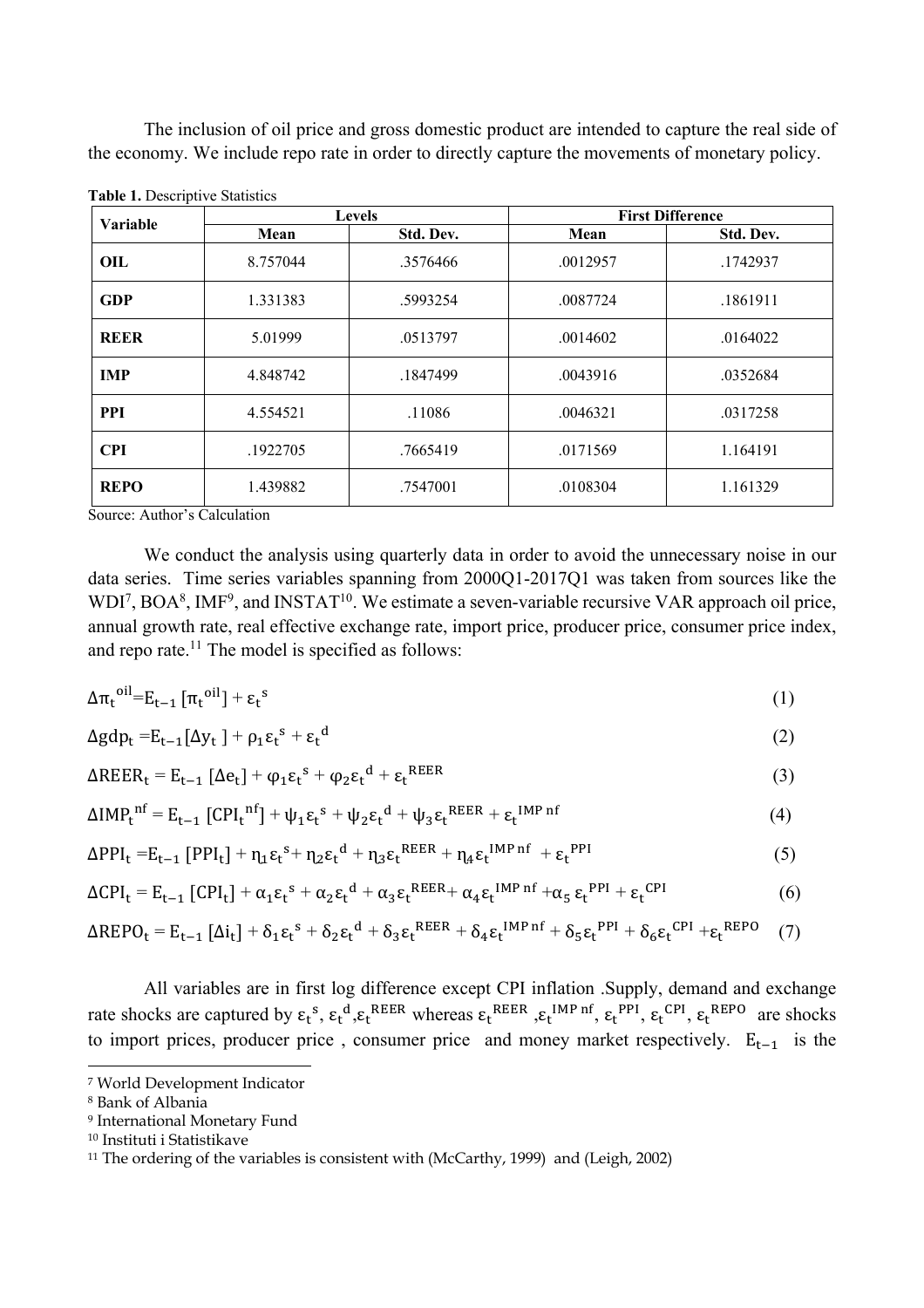expectation operator that refers to expectation about a variable which is subject to information available at time  $t - 1$ . We estimate a recursive VAR model using STATA based on Cholesky identification scheme which means that the identified shocks affect the variables ordered afterwards, but do not impact the variables ordered before them. Hence, we order first the most exogenous variable, which is oil price. Next, we order growth rate and exchange rate with the implicit assumption of a contemporaneous effect of demand shock on exchange rate while exchange rate will affect growth rate with a certain time lag. We order price variables, followed by import prices, producer price and consumer price. The last variable that is ordered is interest rate which allows the monetary policy to respond to all shocks in the system. The ordering can be summarized as follows:

# $\Delta\pi_t$ <sup>oil</sup>→∆gdp<sub>t</sub> →  $\Delta\text{RBER}_t \rightarrow \Delta\text{IMP}_t^{\text{ nf}}$ →∆PPI<sub>t</sub>→∆CPI<sub>t</sub>→∆REPO<sub>t</sub>

#### **4. Estimation and Results**

We perform diagnostic tests and results show that the errors are not serially correlated; Jarque-Bera results reveal that jointly in the errors in the VAR system are normally distributed. Our VAR system satisfies the stability condition that all the roots lie inside the unit root circle (appendix).

#### **4.1. Unit Root Test**

When time series variables are non-stationary implying that they may exhibit the tendency to provide spurious estimates. We perform standard ADF<sup>12</sup>unit root test following (Granger C, 1974), (Phillips, 1986), (Dickey, 1979), (Dickey, 1981).We perform PP <sup>13</sup>test as a robustness check as ADF test might be bias when estimating small samples and in the case of structural breaks.

| Variable     | ADF                                      | <b>PP</b>                              |
|--------------|------------------------------------------|----------------------------------------|
|              |                                          |                                        |
|              | $I(1)$ Prob.<br>I(0)<br>Prob.            | I(0)<br>I(1)<br>Prob.<br>Prob.         |
| <b>LOIL</b>  | 5.869 3.566***<br>2.046 2.920            | $19.116***$<br>7.602 13.412<br>44.014  |
| <b>LGDP</b>  | 5.617 3.558***<br>1.478 2.916            | 67.026 19.206***<br>3.912 13.444       |
| <b>LREER</b> | 5.673 3.558***<br>1.898 2.916            | 67.1741 19.206***<br>4.885 13.444      |
| LIMP         | 5.752 $3.558***$<br>1.330 2.916          | 67.233 19.206***<br>2.014 13.444       |
| <b>LPPI</b>  | $6.403$ 3.558***<br>2.916<br>2.283       | 63.704 19.206***<br>4.387 13.444.      |
| <b>CPI</b>   | 11.069 3.558***<br>$3.556***$<br>12.405  | 51.739 19.224***<br>67.018 19.026***   |
| <b>LREPO</b> | $3.917$ $3.562***$<br>$12.972$ 3.563 *** | 91.872 19.152***<br>109.525 19.1344*** |

Table 2. Unit Root Test for 2000-2017

Source: Author's Calculations

Note: \*, \*\*, \*\*\* refer to 1 %, 5 % and 10 % level of significance

#### **4.2. Lag Order Selection Criteria**

Before we estimate our VAR model, we define the number of the optimal lags. Our decision for the number of lags is based on Akaike Information Criterion, Likelihood Ratio Criterion and Final

<sup>13</sup> Phillips-Pherron Test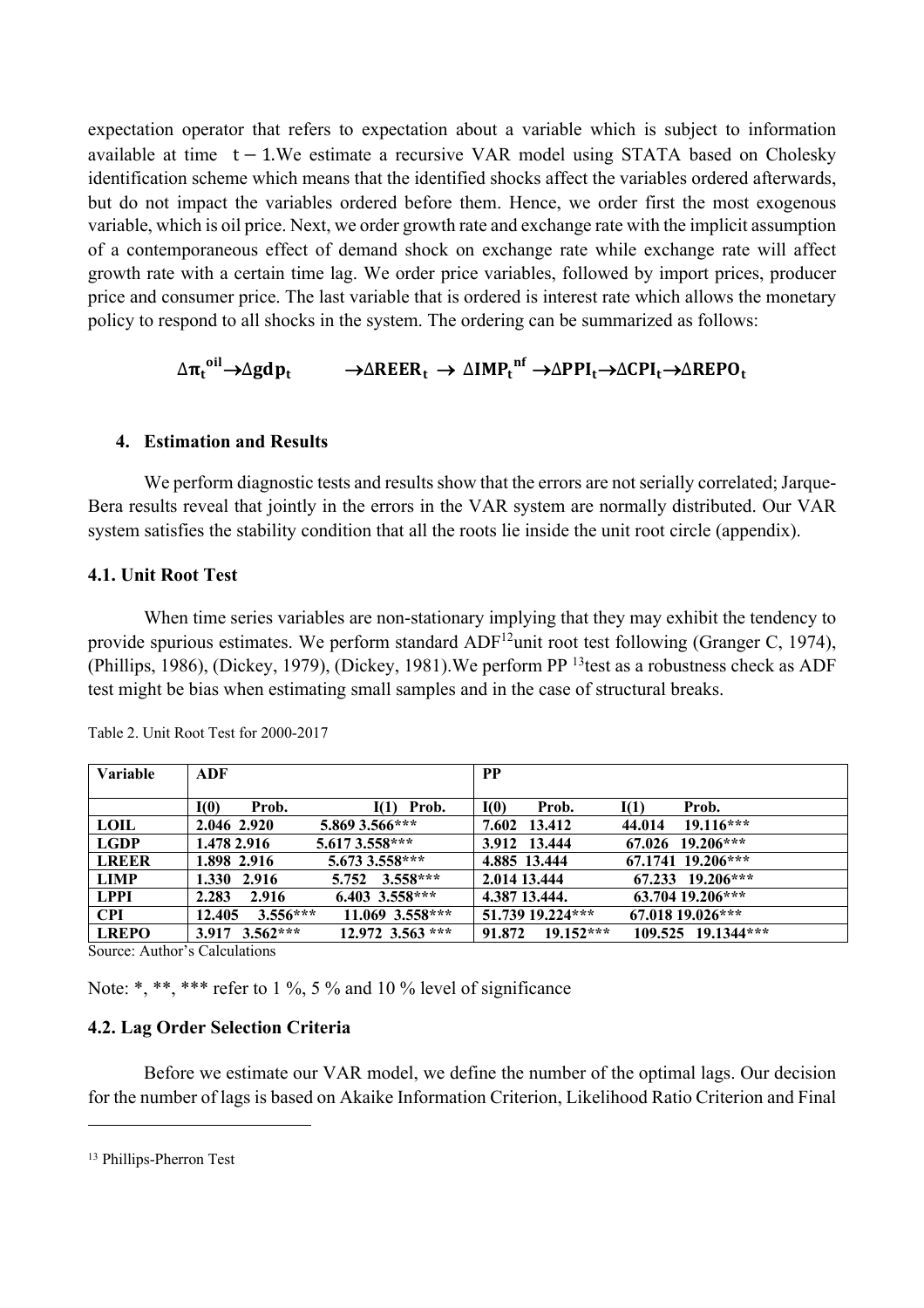Prediction Error Criterion which indicate that the number of lags used in our VAR system is five. We estimate our VAR model in the first difference.

| <b>Lag</b> | LogL    | LR        | FPE        | AIC.        | <b>HQIC</b> | <b>SBIC</b> |
|------------|---------|-----------|------------|-------------|-------------|-------------|
|            | 466.513 | NА        | $5.0e-17$  | -17.6736    | $-17.5729*$ | $-17.4109*$ |
|            | 497.143 | 61.259    | $1.0e-16$  | $-16.967$   | $-16.1614$  | $-14.8657$  |
|            | 521.912 | 49.54     | $2.9e-16$  | $-16.0351$  | $-14.5246$  | $-12.0951$  |
|            | 613.574 | 183.32    | $7.4e-17$  | $-17.6759$  | $-15.4605$  | $-11.8972$  |
|            | 726.031 | 224.91    | $1.2e-17$  | $-20.1166$  | $-17.1962$  | $-12.4992$  |
|            | 792.985 | $133.91*$ | $2.0e-17*$ | $-20.8071*$ | -17.1819    | $-11.3511$  |

Table 3. VAR Lag Order Selection Criterion

Source: Author's Calculations

The empirical results will be based on impulse impulse-response functions and variance decomposition.

#### **4.3 Impulse Responses**

Impulse-response functions indicate the effect of exchange rate on price fluctuations. The estimated orthogonalized impulse response functions to import, producer, consumer prices and interest rates to a one standard deviation innovation in the exchange rate are shown in the figure below. The shade indicates the confidence bond whereas the line indicates the response of our variables to exchange rate/oil shocks**. 14** 

Figure 1. Response to Exchange Rate Shocks



Source: Author's Calculations

 $\overline{a}$ 

Our findings show that a one-standard deviation shock of exchange rates to import prices in the second month decreases import prices by 0.4 per cent before it turns positive from the third to the fifth month. Producer and consumer prices show initial negative values as a response to exchange

<sup>&</sup>lt;sup>14</sup> Other impulse functions are not reported as the main focus is the impact of the exchange rate shocks on domestic prices but are available upon request.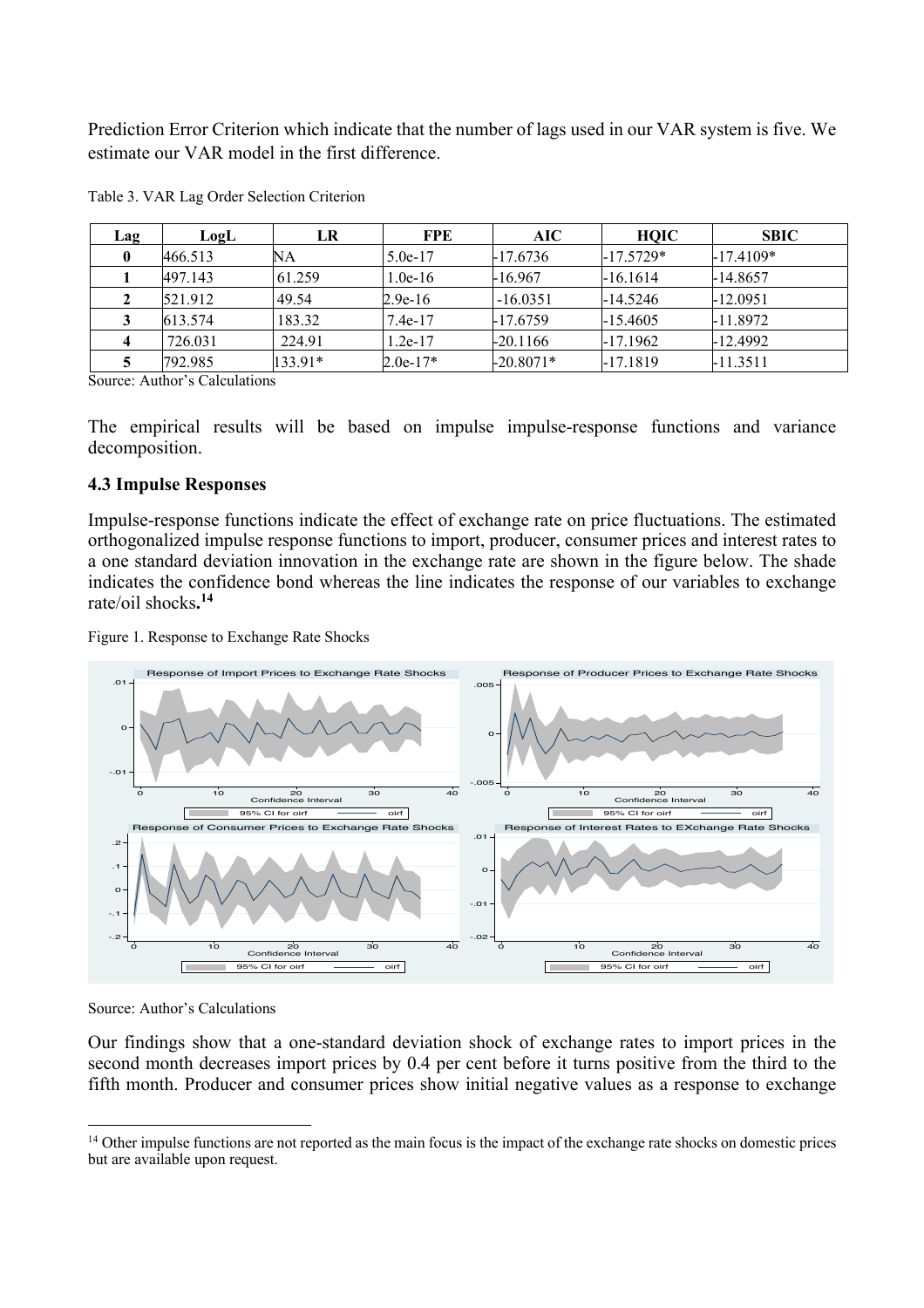rate shocks but for consumer prices the impact is more "aggressive". A one standard deviation exchange rate shock decreases producer prices by 0.2 per cent while producer prices increase by 10 per cent in the fifth month. Impulse-response functions reveal for an incomplete pass-through of exchange rates to prices in Albania.

Impulse-response functions to oil shocks indicates initial positive values for import and producer prices and negative value for consumer prices and interest rates. A one standard deviation of oil shocks decreases import and producer prices by 0.27 per cent and 0.05 per cent while CPI inflation and interest rates increase by 1.1 and 0.02 per cent as a response to exchange rate impulses in the first year.



Figure 2. Response to Oil Shocks

Source: Author's Calculations

#### **4.4 Variance Decomposition**

Variance decomposition helps to better understand the importance of exchange rate shocks in the behaviour of our variables of interest, import prices, producer prices and consumer prices. If one variable (A) explains the fluctuations of the forecast error variance of another variable (B), then it meant that variable A explains a large proportion of its variance decomposition. Therefore, we decompose the variations of import prices, producer prices and consumer prices into the shocks to the endogenous variables in our VAR system.

The results of the variance decomposition reveal that exchange rate movements accounts for a small proportion of the fluctuations in import and producer inflation. The variation of import prices is explained mainly by the shocks of growth rate and oil prices by 20.7 and 20.4 per cent. Its own shocks count for approximately 18.6 per cent at the end of the horizon period, exchange rate account for 6 .2 per cent. CPI and producer prices explain 13.8 and 5 per cent of import prices variance while interest rate 14.9 per cent. <sup>15</sup>

<sup>15</sup> Table 4 Appendix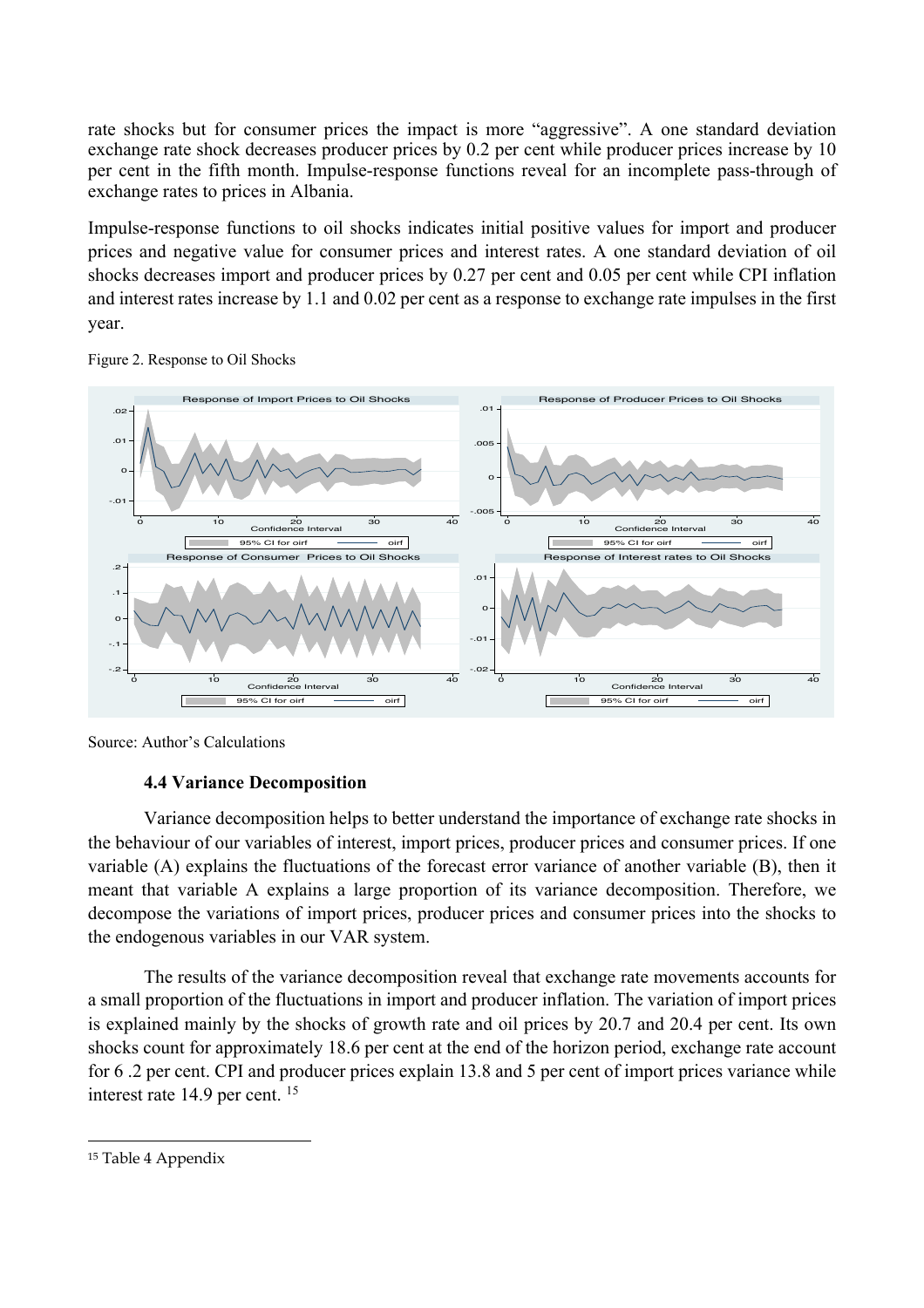The results for variance decomposition of producer prices show that its own innovations explain approximately 37 per cent in the 12 month of the horizon period. Exchange rate shocks explain 8.4 per cent of the variance of producer prices, CPI only 2 per cent. Growth rate, interest rate and oil prices account for about 17.5 , 15.7 and 12.2 per cent of the variation. <sup>16</sup>

 The effect of exchange shocks on CPI fluctations is more "aggressive" then for import and producer prices. CPI inflation variation is explained by the exchange rate shock about 14.6 per cent , import prices and producer prices for about 11.7 per cent. Its own innovations explain about 59 per cent in the first month, falling to 21.2 per cent in the last month.  $17$ 

#### **5. Robustness Check**

In this section, in order to ascertain the robustness of our results we re-estimate the model on the alternative ordering of the variables in the Cholesky decomposition as follows: oil prices, gdp, interest rates, exchange rate, import prices, producer prices and CPI inflation. In our new model, interest rate is ordered before the exchange rate as proposed by (Choudri, 2002). This implies that exchange rate can impact monetary policy and interest rates can influence money market; the pressure on the local currency is reduced meaning that investments in securities are becoming more attractive. We follow the ordering of the variables below:

# $\Delta\pi_t$ <sup>oil</sup> $\rightarrow$ ∆gdp $_t$   $\rightarrow$   $\Delta \text{REPO}_t$   $\rightarrow$   $\Delta \text{REER}_t$   $\rightarrow$   $\Delta \text{IMP}_t$ <sup>nf</sup>  $\rightarrow$   $\Delta \text{PPI}_t$   $\rightarrow$   $\Delta \text{CPI}_t$

We estimate our VAR model again and results do not differ from the previous results.<sup>18</sup>

#### **6. Concluding remark**

We use a recursive VAR model based on the work of (McCarthy, 1999) and (Leigh, 2002) to estimate the exchange rate pass-through on prices in Albania from 2001Q1 to 2017Q1. Our model consists on seven variables which are ordered as follows: oil prices, growth rate, exchange rate, import prices, producer prices, consumer prices and money market interest rates. Based on impulseresponse functions and variance decomposition of the pass-through of import prices, producer prices and consumer prices, we draw the following conclusions:

The effect of real effective exchange rate shocks on prices is incomplete . The impact of the exchange rate shocks on CPI inflation is more aggressive then for import prices and producer prices. This is a clear evidence that import prices involve a greater share of tradable goods and services in comparison to CPI inflation. Moreover, this meant that producers do not have the power to fully adjust their prices to reflect the exchange rate shocks.

Oil prices explain the variance of import prices and producer prices, reflecting the automatic adjustment of domestic prices of oil to the conditions in the international market. Evidence from the variance decomposition suggest that the variance of import prices is explained by growth rate and oil prices whereas producers and consumers prices are explained by its own shocks. Exchange rate shocks impact on import and producer prices is modest and counts for approximately 15 per cent of

<sup>16</sup> Table 5 Appendix

<sup>17</sup> Table 6 Appendix

<sup>18</sup> The results are not shown for brevity purposes, but available upon request.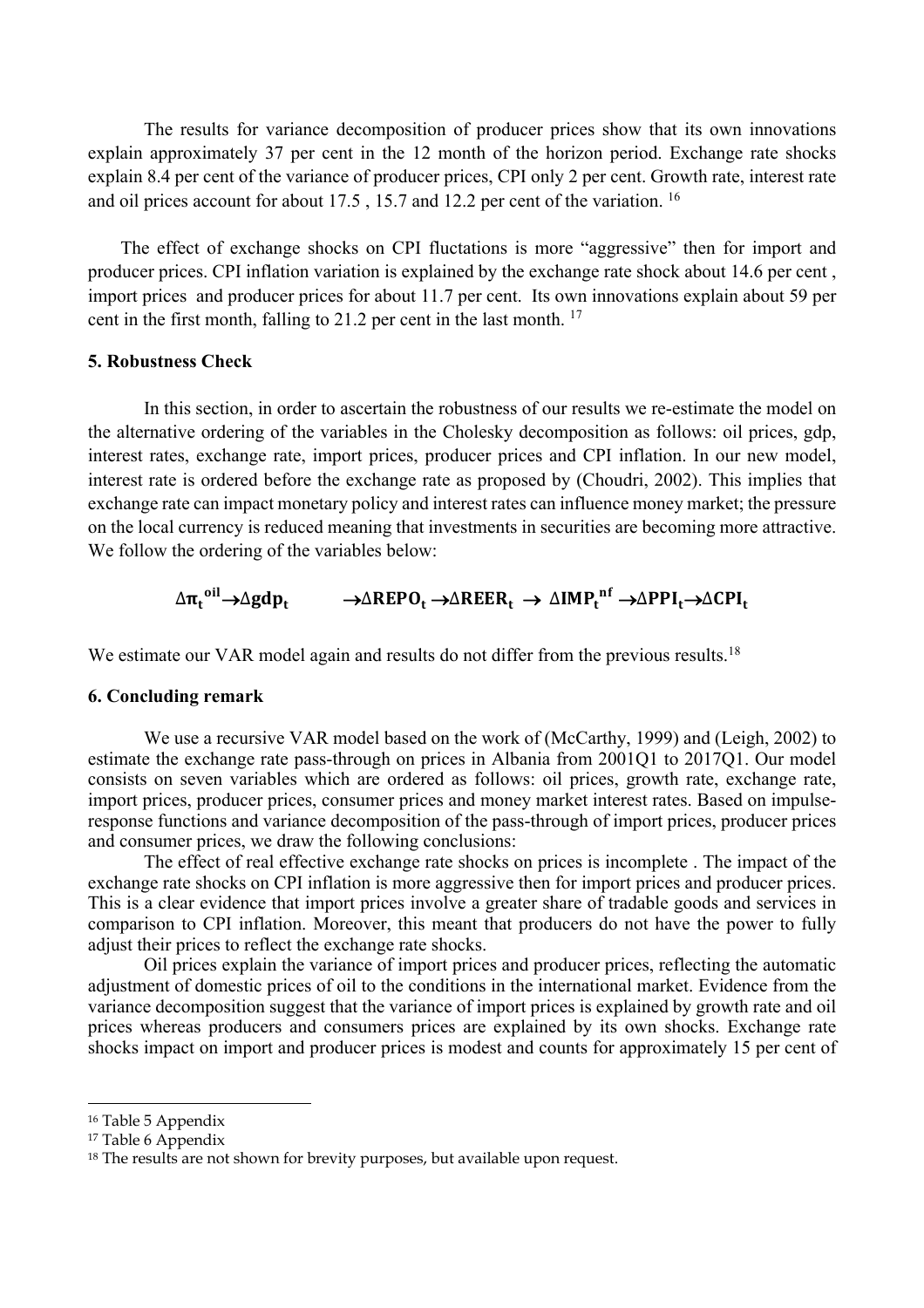CPI inflation variance. We advocate that Central Bank of Albania should pay more attention to volatilies of exchange rate as its main aim is price stability.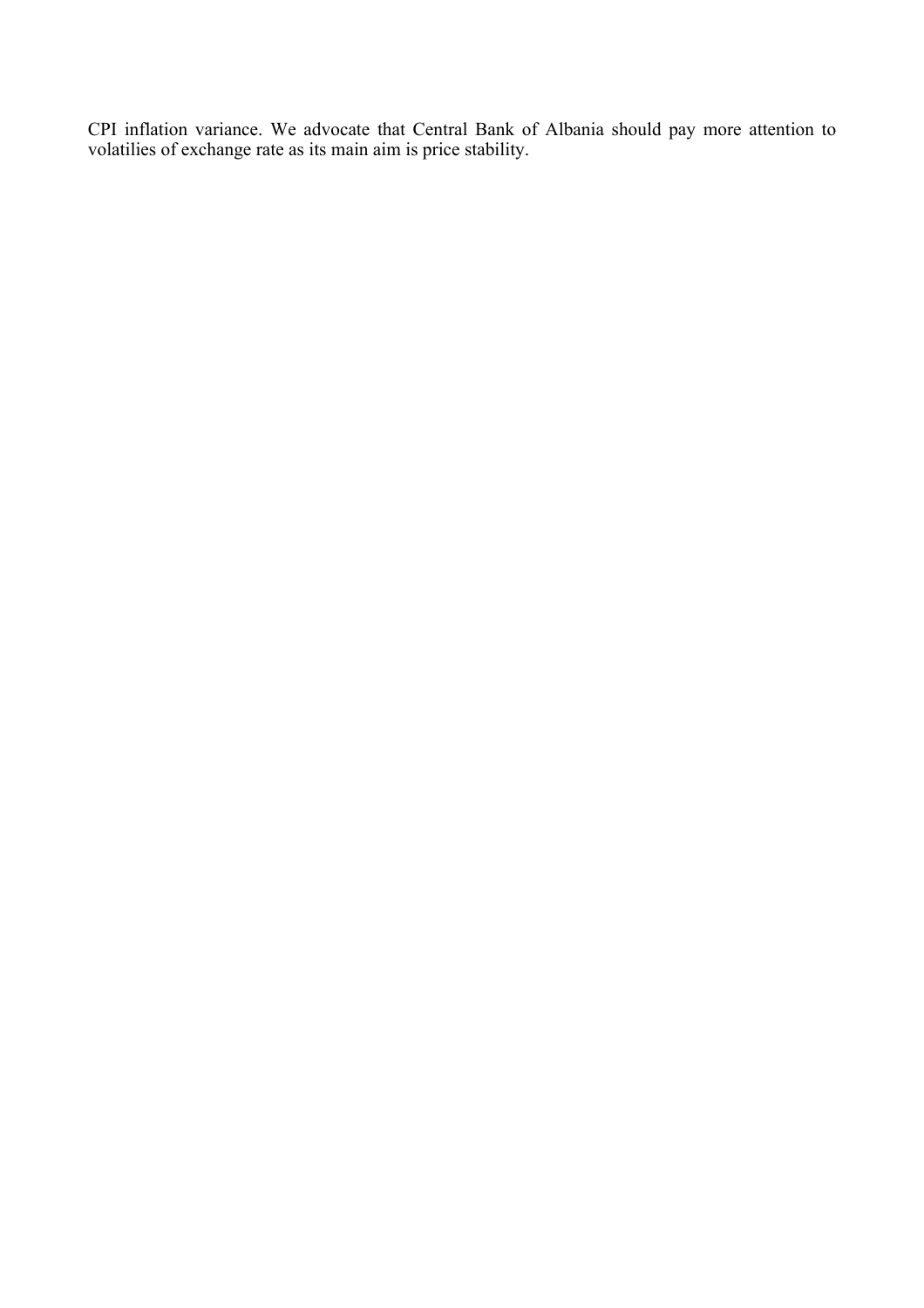#### **Bibliography**

- Burstein, A., Eichenbaum, M. and Rebelo, A. *"Why Are Rates of Inflation So Low after Large Devaluations".* NBER Working Paper No. 8748.
- Cabezon, E.,End,N., Ismail, K. and Thackray, M. (2016). *"Albania, Selected Issues" .* Washington, D.C: IMF Country Report No. 16/143.

Central Bank of Albania, (2017). *"Annual Report of Central Bank of Albania".* Tirane

- Choudri, E., Faruqee, H. and D.S.Hakura (2002). *"Exchange Rate Pass-Through in Different prices".* Washington : IMF Working Paper No. 02/224.
- Corsetti, G. and Dedola, L. (2002). *"Macroeconomics of International Price Discrimination".* European University Institute Working Paper. 2003/20.
- Dickey, D. A. & Fuller, W.A (1979). "Distribution of the Estimators of Autoregressive Time Series with a Unit Root". *Journal of American Statistical Association*, 74,427-431.
- Dickey, D. A. & Fuller, W. A. (1981). "Likelihood Ratio Statistics for Autoregressive Time Series with a Unit Root". *Econometrics*, 1052-1072.
- Dornbusch, R. (1987). "Exchange Rate and Prices" . *American Economic Review* , 77.
- Froot, Kenneth A. and Klemperer, P. (1989). *"Exchange Rate Pass-Through When Market Share Matters".* NBER Working Papers 2542, National Bureau of Economic Research .
- Fullani, A. (2012). *"Growth in Albania and South East Europe: The Way Ahead ".* St Antony's College, University of Oxford : South East European Studies at Oxford (SEESOX),European Studies Centre.
- Granger C, W. J and Newfold, P. 1974). "Spurious Regression in Econometrics ". *Journal of Econometrics*, 2(2), 111-120.
- Granger, C. (1981). "Some properties of time series data and their use in econometric". *Journal of Econometrics 16*, (1):121–30. doi:10.1016/0304-4076(81).
- Hooper, P. and Mann, L.C. (1989). *"Exchange Rate Pass-Through in the 1980s: The Case of U.S Imports of Manufactures".* vol. 20(1) pages 297-337: Brooking Papers on Economic Activity, Economic Studies Program, The Brookings Institutions.
- IMF(2018). *"Albania: 2018 First Post-Program Monitoring Discussions-Press Release and Staff Report".* Washington, D.C: International Monetary Fund.
- Istrefi, K. and Semi. V. (2007). *"Exchange Rate Pass-Through in Albania".* Tirane: Bank of Albania.
- Jarvis, C. (2000). *"The rise and fall of pyramid schemes in Albania".* New York: IMF Staff Papers 47(1),1-29.
- Kasa, K. (1992). "Adjustment Costs and Pricing-to-Market: Theory and Evidence". *Journal of International Economics* .
- Kolasi, G., Shijaku, H. and Shtylla, D, (2010). *"Monetary Transmission Mechanisim in Albania".* Tirane: Central Bank of Albania.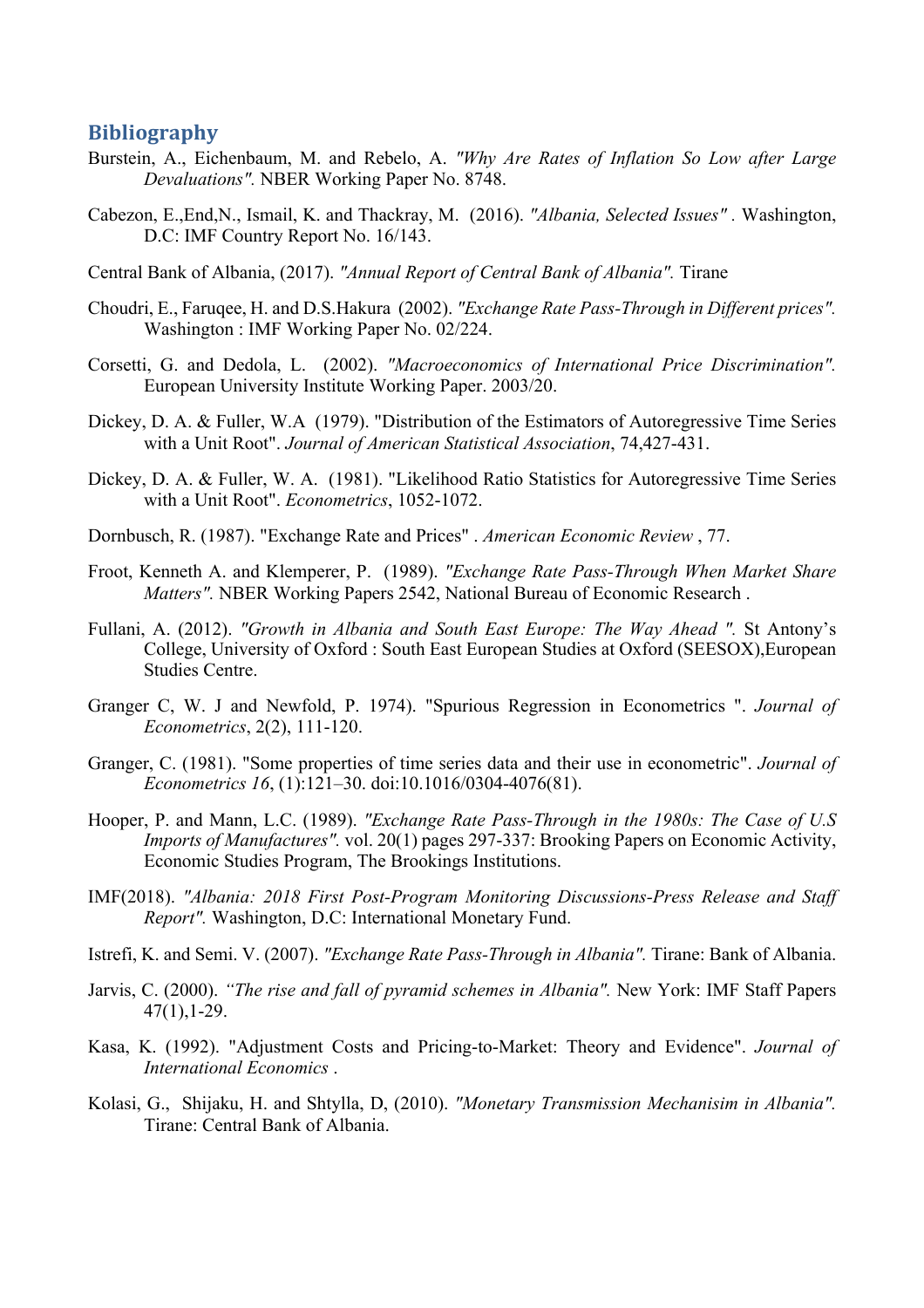- Krugman, P. (1987). *"Pricing to Market When the Exchange Rate Changes", in Real-financial linkages among open economies.* Cambridge, MA:MIT Press: Eds. S.W. Arndt and David Richardson .
- Leigh, D. and Rossi, M. (2002). *"Exchange Pass-Through in Turkey".* IMF.
- Luci, E. and Vika, I. (2005). *" Monetary Policy Issues and Inflation Forecasting".* Tirane: Central Bank of Albania
- Luetkepohl, H. (2008). *Impulse response function. 2nd ed.* Basingstoke: The New Palgrave Dictionary of Economics.
- Macellari, A. (2011). *"Macroeconomic Effects of Fiscal Policy in Albania".* Tiranë: Central Bank of Albania.
- Marston, R. (1991). *"Pricing to Market in Japanese Manufacturing".* NBER Working Papers No. 2905, National Bureau of Economic Research .
- McCarthy, J. (1999). *"Pass-Through of Exchange Rates and Import Prices to Domestic Inflation in some Industrialized Economies" .* Basel: BIS Working Paper No.79.
- Muço, M., Sanfey, P and Luci, E.. (2001). *"Stabilization, monetary policy and financial institutions in Albania".* Tirane: Central Bank of Albania.
- Muco, K., Avdulaj, J. and Ruspi, E. (2015). "Transition Analysis and economic development of Albania during the post-transition period". *European Scientific Journal*, vol.11, No.7 ISSN: 1857 – 7881 (Print) e - ISSN 1857- 7431.
- Muco, M., Sanfey, P. and Taci, A. (2004). *"Inflation, exchange rates and the role of monetary policy in Albania".* One Exchange Square, London EC2A 2JN, UK: European Bank for Reconstruction and Development.
- Ouchchikh, R. (2017). "Monetary Policy Transmission Mechanism in a Small Opend Economy under Fixed Exchange Rate: An SVAR approach for Morocco". *International Journal of Business and Economic Sciences Applied Research* , Vol.11, Issue.1, 42-51.
- Peeters, M. (2004). *"What about monetary transmission in Albania? Is the exchange-rate pass through (still) the main channel?".* Tirane: Central Bank of Albania.
- Perron, P. (1989). "The Great Crash, the Oil Price Shock, and the Unit Root Hypothesis". *Econometrica*, 57, 1361-1401.
- Pesaran, M. H. (2015). *"Time series and panel data econometrics".* Oxford : Oxford University Press.
- Phillips P.C.B., & Perron, P. (1988). "Testing for Unit Root in Time Series Regressions". *Biometrika*, 75. 335-346.
- Phillips, P. C. (1986). "Understanding Spurious Regressions in Econometrics". *Journal of Econometrics*, vol. 33(3), 311-340.
- Shijaku, G. (2015). *"The macroeconomic pass-through effects of monetary policy through sign restrictions approach:in the case of Albania".* Central Bank of Albania.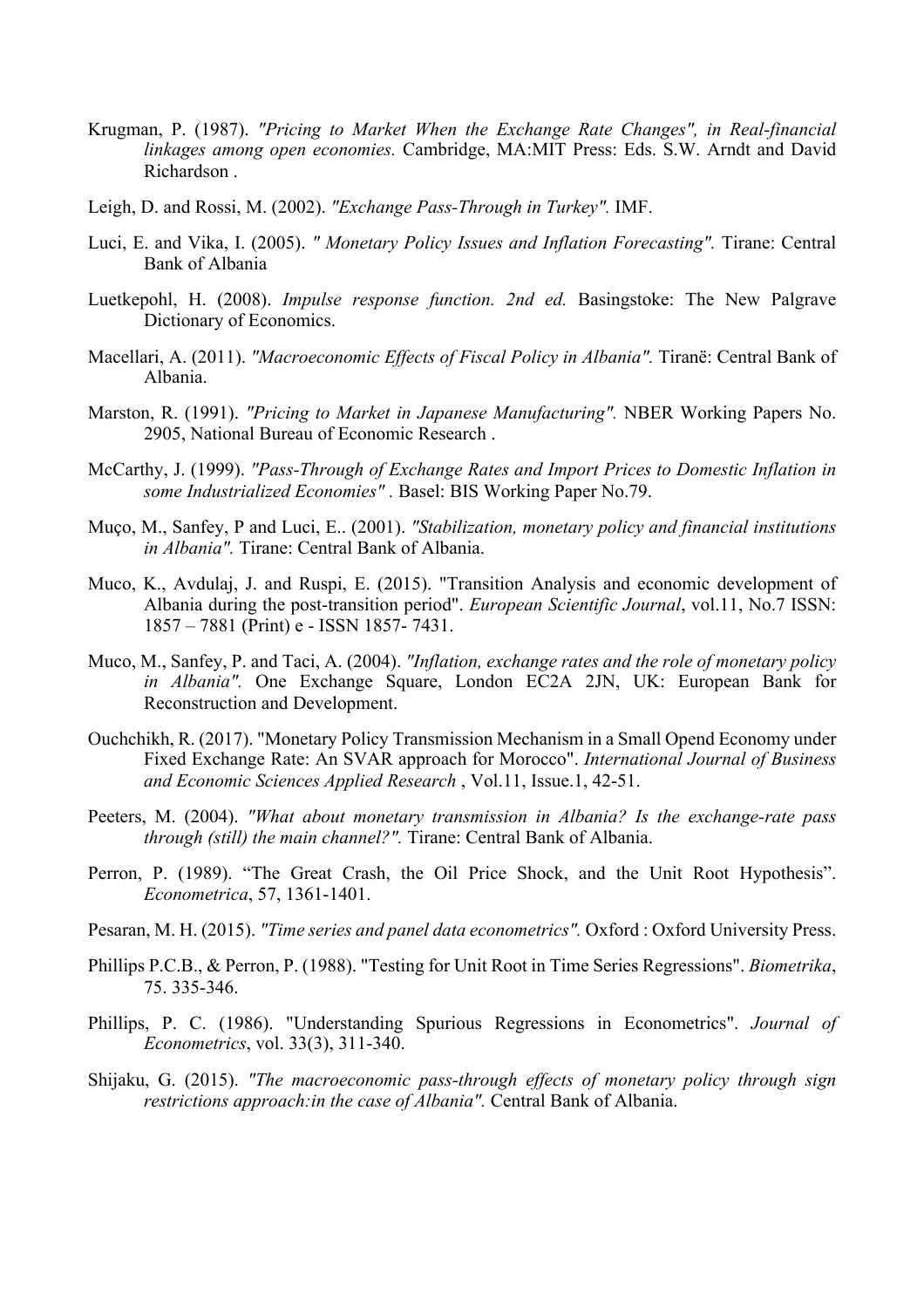- Siegelbaum, P., Sherif, K., Borish, M, and Clarke, G. (2002). *"Structural Ajdustment in Transition: Case Studies from Albania, Azerbaijan, Kyrgyz Republic and Moldova".* Washington, D.C: World Bank Discussion Paper No. 429.
- Sims, C. A (1980). *"Macroeconomics and reality".* Econometrica 48 (1):1–48.
- Swanson, N. and Granger ,C. W. J (1997). "The impulse response functions based on the causal approach to residual orthogonalization in vector autoregressions". *Journal of the American Statistical Association* , 92:357–67.
- Vaughan-Whitehead, D. (1999). *" Albania in crisis: the predictable fall of the shining star". London:*  Edward Elgar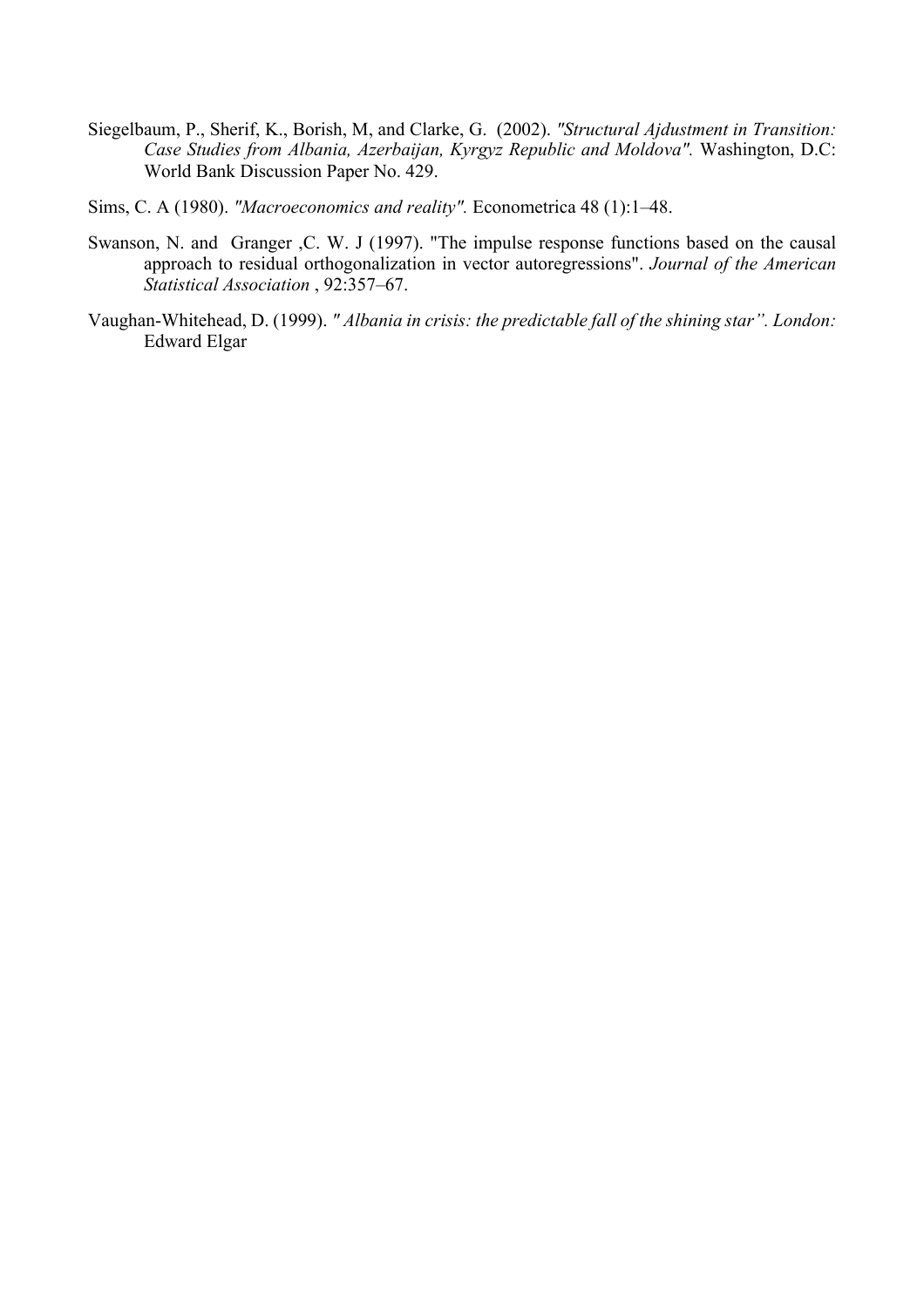#### **APPENDIX**

Figure 3. Time Series at levels



Source: Author's Calculations

| 5<br>Ю<br>natural log of import prices<br>$4.7$ $4.8$ $4.9$<br>4.6<br>2000q1 | 2005q1<br>2010q1<br>date                         | 2015q1     | 4<br>natural log of producer price index<br>4.4<br>4.5<br>4.6<br>4.3<br>2005q1<br>2000q1 | 2010q1<br>date          | $\mathsf{N}\xspace$<br>Consumer Price Index<br>0<br>1<br>Ņ<br>2000q1<br>2015q1 | 2005q1<br>2010q1<br>date  | 2015q1                  |
|------------------------------------------------------------------------------|--------------------------------------------------|------------|------------------------------------------------------------------------------------------|-------------------------|--------------------------------------------------------------------------------|---------------------------|-------------------------|
|                                                                              | Source: Author's Calculations                    |            |                                                                                          |                         |                                                                                |                           |                         |
|                                                                              | Table 4. Variance decomposition of import prices |            |                                                                                          |                         |                                                                                |                           |                         |
| Forecast<br><b>Horizon</b>                                                   | <b>Oil Prices</b>                                | <b>GDP</b> | <b>Exchange</b><br>rate                                                                  | Import<br><b>Prices</b> | Producer<br><b>Prices</b>                                                      | Consumer<br><b>Prices</b> | <b>Interest</b><br>Rate |
| 1                                                                            | 0.0199                                           | 0.54343    | 0.00164                                                                                  | 0.4349                  | $\theta$                                                                       | $\theta$                  | $\mathbf{0}$            |
| $\boldsymbol{2}$                                                             | 0.3132                                           | 0.38672    | 0.0046                                                                                   | 0.2369                  | 0.0014                                                                         | 0.0281                    | 0.0288                  |
| $\mathbf{3}$                                                                 | 0.2210                                           | 0.2782     | 0.0275                                                                                   | 0.1940                  | 0.0076                                                                         | 0.1935                    | 0.0779                  |
| $\overline{\mathbf{4}}$                                                      | 0.1900                                           | 0.2745     | 0.0245                                                                                   | 0.2148                  | 0.0068                                                                         | 0.1669                    | 0.1222                  |
| $\overline{\mathbf{5}}$                                                      | 0.1997                                           | 0.2538     | 0.0238                                                                                   | 0.2351                  | 0.0066                                                                         | 0.1556                    | 0.1251                  |
| 6                                                                            | 0.2089                                           | 0.2440     | 0.0257                                                                                   | 0.2248                  | 0.0135                                                                         | 0.1508                    | 0.1320                  |
| 7                                                                            | 0.2041                                           | 0.2399     | 0.0341                                                                                   | 0.2196                  | 0.0156                                                                         | 0.1493                    | 0.1370                  |
| 8                                                                            | 0.2095                                           | 0.2357     | 0.0369                                                                                   | 0.2096                  | 0.0163                                                                         | 0.1494                    | 0.1323                  |
| $\overline{9}$                                                               | 0.2107                                           | 0.2346     | 0.0384                                                                                   | 0.2246                  | 0.0176                                                                         | 0.1440                    | 0.1298                  |
| 10                                                                           | 0.2106                                           | 0.2331     | 0.0384                                                                                   | 0.2233                  | 0.0174                                                                         | 0.1485                    | 0.1283                  |
| 11                                                                           | 0.2053                                           | 0.2277     | 0.0447                                                                                   | 0.2177                  | 0.0243                                                                         | 0.1438                    | 0.1362                  |
| 12                                                                           | 0.2011                                           | 0.2239     | 0.0442                                                                                   | 0.2141                  | 0.0256                                                                         | 0.1416                    | 0.1402                  |
| 13                                                                           | 0.2126                                           | 0.2217     | 0.0439                                                                                   | 0.2152                  | 0.0256                                                                         | 0.1404                    | 0.1402                  |
| 14                                                                           | 0.2150                                           | 0.2214     | 0.0441                                                                                   | 0.2111                  | 0.0260                                                                         | 0.1444                    | 0.1377                  |
| 15                                                                           | 0.2104                                           | 0.2159     | 0.0498                                                                                   | 0.2054                  | 0.0324                                                                         | 0.1445                    | 0.1413                  |
| 16                                                                           | 0.2149                                           | 0.2142     | 0.0497                                                                                   | 0.2028                  | 0.0329                                                                         | 0.1429                    | 0.1423                  |
| 17                                                                           | 0.2165                                           | 0.2127     | 0.0565                                                                                   | 0.2015                  | 0.0350                                                                         | 0.1419                    | 0.1414                  |
| 18                                                                           | 0.2177                                           | 0.2126     | 0.0511                                                                                   | 0.2010                  | 0.0348                                                                         | 0.1419                    | 0.1406                  |
| 19                                                                           | 0.2136                                           | 0.2115     | 0.0532                                                                                   | 0.1977                  | 0.0383                                                                         | 0.1393                    | 0.1460                  |
| 20                                                                           | 0.2113                                           | 0.2099     | 0.0549                                                                                   | 0.1961                  | 0.0415                                                                         | 0.1385                    | 0.1474                  |
| 21                                                                           | 0.2137                                           | 0.2091     | 0.0547                                                                                   | 0.1953                  | 0.0415                                                                         | 0.1379                    | 0.1475                  |
| 22                                                                           | 0.2128                                           | 0.2098     | 0.0556                                                                                   | 0.1994                  | 0.0413                                                                         | 0.1389                    | 0.1469                  |
| 23                                                                           | 0.2113                                           | 0.2094     | 0.0560                                                                                   | 0.1929                  | 0.0430                                                                         | 0.1409                    | 0.1461                  |

Table 4. Variance decomposition of import prices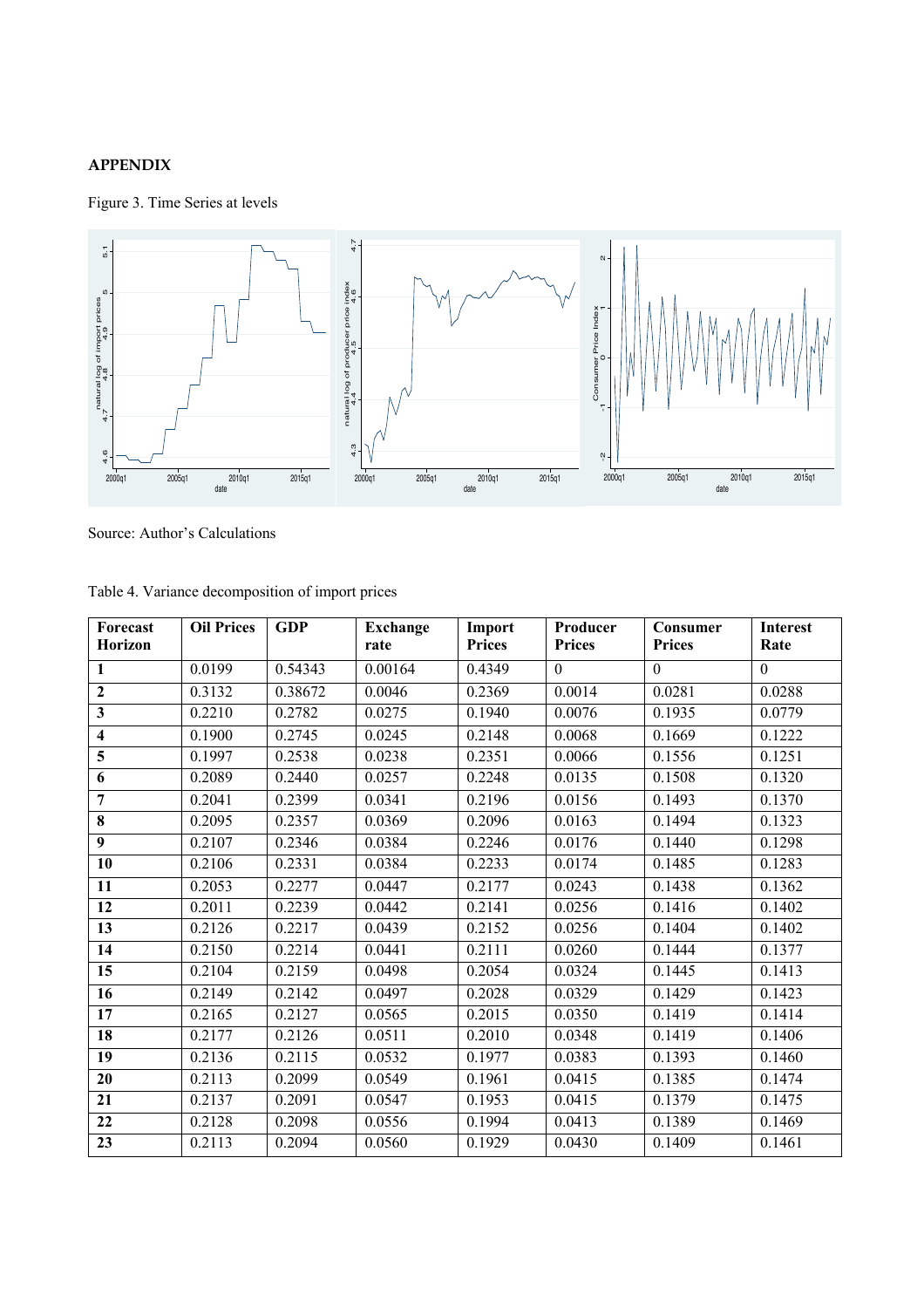| 24 | 0.2107 | 0.2082 | 0.0571 | 0.1919 | 0.0456 | 0.1401 | 0.1461 |
|----|--------|--------|--------|--------|--------|--------|--------|
| 25 | 0.2112 | 0.2064 | 0.0580 | 0.1906 | 0.0470 | 0.1392 | 0.1472 |
| 26 | 0.2105 | 0.2089 | 0.0584 | 0.1898 | 0.0468 | 0.1385 | 0.1468 |
| 27 | 0.2099 | 0.2102 | 0.0582 | 0.1890 | 0.0471 | 0.1390 | 0.1462 |
| 28 | 0.2089 | 0.2092 | 0.0588 | 0.1880 | 0.0489 | 0.1382 | 0.1477 |
| 29 | 0.2081 | 0.2083 | 0.0594 | 0.1878 | 0.0492 | 0.1378 | 0.1490 |
| 30 | 0.2071 | 0.2094 | 0.0602 | 0.1871 | 0.0490 | 0.1392 | 0.1488 |
| 31 | 0.2066 | 0.2091 | 0.0602 | 0.1871 | 0.0490 | 0.1392 | 0.1485 |
| 32 | 0.2059 | 0.2083 | 0.0607 | 0.1864 | 0.0499 | 0.1399 | 0.1497 |
| 33 | 0.2050 | 0.2079 | 0.0616 | 0.1864 | 0.0507 | 0.1387 | 0.1494 |
| 34 | 0.2046 | 0.2081 | 0.0621 | 0.1867 | 0.0505 | 0.1384 | 0.1492 |
| 35 | 0.2044 | 0.2079 | 0.0627 | 0.1866 | 0.0505 | 0.1384 | 0.1492 |
| 36 | 0.2049 | 0.2075 | 0.0627 | 0.1864 | 0.0506 | 0.1382 | 0.1493 |

Source: Author's Calculations

Table 5. Variance decomposition of producer prices

| Forecast                | <b>Oil Prices</b> | <b>GDP</b> | <b>Exchange</b> | Import        | Producer      | Consumer       | <b>Interest</b> |
|-------------------------|-------------------|------------|-----------------|---------------|---------------|----------------|-----------------|
| <b>Horizon</b>          |                   |            | rate            | <b>Prices</b> | <b>Prices</b> | <b>Prices</b>  | Rate            |
| $\mathbf{1}$            | 0.1731            | 0.1482     | 0.0341          | 0.0364        | 0.6020        | $\overline{0}$ | $\overline{0}$  |
| $\mathbf{2}$            | 0.1247            | 0.1602     | 0.0564          | 0.1126        | 0.4764        | 0.0055         | 0.0637          |
| $\overline{\mathbf{3}}$ | 0.1212            | 0.1558     | 0.0565          | 0.1188        | 0.4773        | 0.0068         | 0.0633          |
| $\overline{\mathbf{4}}$ | 0.1168            | 0.1429     | 0.0658          | 0.1161        | 0.4657        | 0.0067         | 0.0856          |
| 5                       | 0.1176            | 0.1415     | 0.0686          | 0.1143        | 0.4586        | 0.0079         | 0.0910          |
| 6                       | 0.1241            | 0.1394     | 0.0853          | 0.1073        | 0.4303        | 0.0138         | 0.0994          |
| $\overline{7}$          | 0.1244            | 0.1387     | 0.0877          | 0.1031        | 0.4128        | 0.0162         | 0.1167          |
| $\overline{\bf 8}$      | 0.1233            | 0.1574     | 0.0847          | 0.1045        | 0.3924        | 0.0254         | 0.1120          |
| $\overline{9}$          | 0.1199            | 0.1603     | 0.0844          | 0.1062        | 0.3857        | 0.0260         | 0.1172          |
| $\overline{10}$         | 0.1211            | 0.1617     | 0.0851          | 0.1058        | 0.3836        | 0.0259         | 0.1166          |
| 11                      | 0.1194            | 0.1612     | 0.0863          | 0.1041        | 0.3774        | 0.0269         | 0.1243          |
| 12                      | 0.1212            | 0.1641     | 0.0849          | 0.1037        | 0.3699        | 0.0260         | 0.1294          |
| $\overline{13}$         | 0.1211            | 0.1669     | 0.0854          | 0.1027        | 0.3675        | 0.0274         | 0.1293          |
| 14                      | 0.1199            | 0.1655     | 0.0844          | 0.1015        | 0.3632        | 0.0267         | 0.1340          |
| $\overline{15}$         | 0.1207            | 0.1675     | 0.0842          | 0.1039        | 0.3587        | 0.0255         | 0.1324          |
| $\overline{16}$         | 0.1205            | 0.1656     | 0.0859          | 0.1039        | 0.3538        | 0.0250         | 0.1380          |
| $\overline{17}$         | 0.1202            | 0.1703     | 0.0852          | 0.1031        | 0.3507        | 0.0248         | 0.1385          |
| 18                      | 0.1249            | 0.1692     | 0.0844          | 0.1039        | 0.3477        | 0.0241         | 0.1374          |
| 19                      | 0.1241            | 0.1675     | 0.0835          | 0.1041        | 0.3440        | 0.0235         | 0.1436          |
| $\overline{20}$         | 0.1232            | 0.1686     | 0.0856          | 0.1035        | 0.3422        | 0.0234         | 0.1438          |
| 21                      | 0.1235            | 0.1684     | 0.0857          | 0.1031        | 0.3408        | 0.0230         | 0.1449          |
| 22                      | 0.1239            | 0.1695     | 0.0851          | 0.1038        | 0.3383        | 0.0226         | 0.1453          |
| $\overline{23}$         | 0.1234            | 0.1697     | 0.0851          | 0.1036        | 0.3371        | 0.0224         | 0.1471          |
| 24                      | 0.1232            | 0.1706     | 0.0857          | 0.1031        | 0.3363        | 0.0225         | 0.1468          |
| $\overline{25}$         | 0.1252            | 0.1702     | 0.0854          | 0.1032        | 0.3354        | 0.0222         | 0.1464          |
| 26                      | 0.1248            | 0.1689     | 0.0853          | 0.1025        | 0.3331        | 0.0219         | 0.1512          |
| $\overline{27}$         | 0.1243            | 0.1726     | 0.0849          | 0.1022        | 0.3315        | 0.0218         | 0.1505          |
| $\overline{28}$         | 0.1243            | 0.1723     | 0.0848          | 0.1020        | 0.3315        | 0.0221         | 0.1503          |
| 29                      | 0.1240            | 0.1723     | 0.0844          | 0.1018        | 0.3303        | 0.0217         | 0.1525          |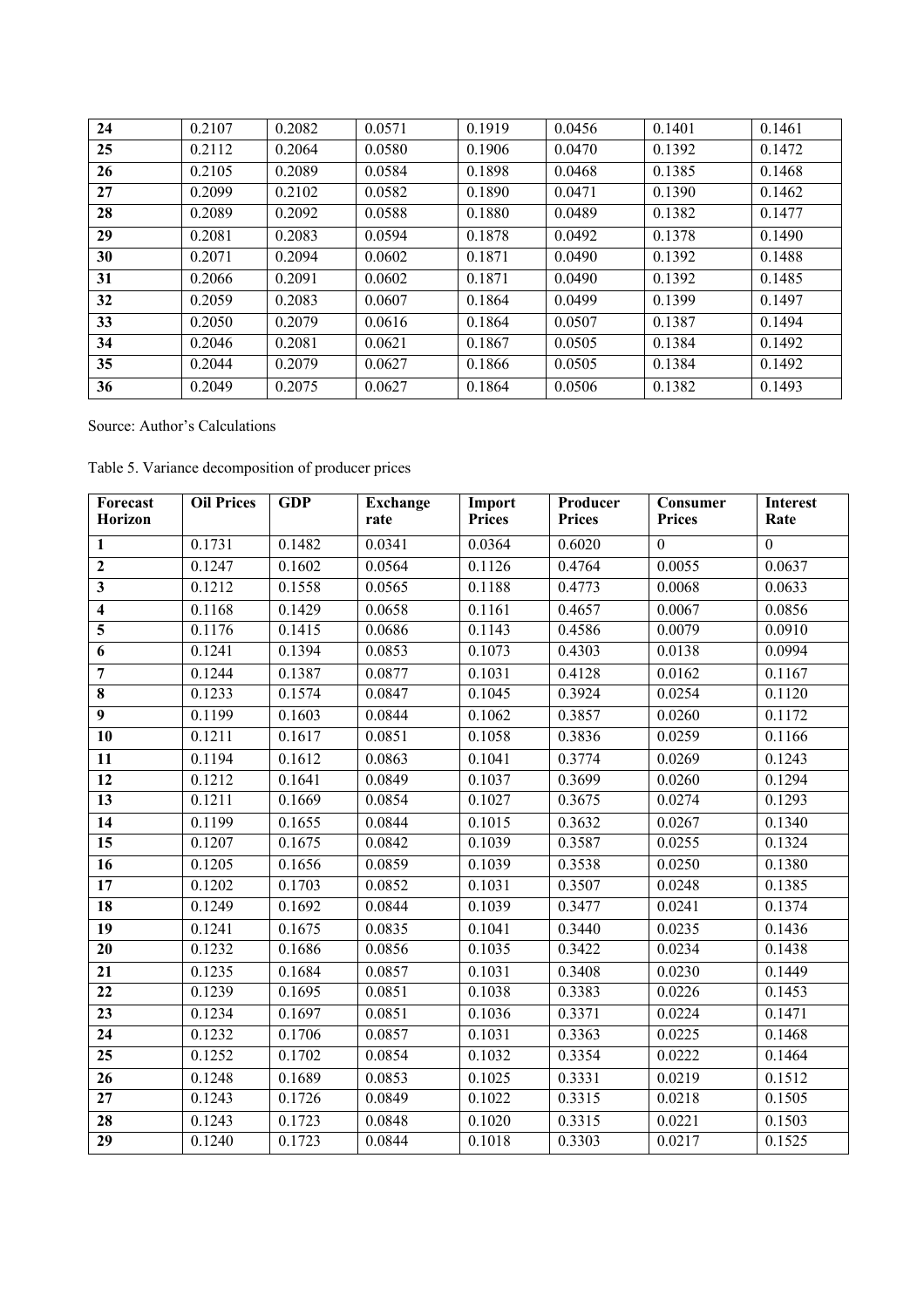| 30 | 0.1236 | 0.1730 | 0.0847 | 0.1016 | 0.3296 | 0.0216 | 0.1529 |
|----|--------|--------|--------|--------|--------|--------|--------|
| 31 | 0.1233 | 0.1739 | 0.0844 | 0.1013 | 0.3286 | 0.0215 | 0.1534 |
| 32 | 0.1236 | 0.1741 | 0.0842 | 0.1014 | 0.3282 | 0.0217 | 0.1534 |
| 33 | 0.1230 | 0.1736 | 0.0842 | 0.1009 | 0.3270 | 0.0214 | 0.1560 |
| 34 | 0.1226 | 0.1755 | 0.0840 | 0.1011 | 0.3262 | 0.0212 | 0.1555 |
| 35 | 0.1227 | 0.1753 | 0.0842 | 0.1010 | 0.3260 | 0.0212 | 0.1554 |
| 36 | 0.1223 | 0.1752 | 0.0841 | 0.1007 | 0.3253 | 0.0212 | 0.1570 |

Source: Author's Calculations

Table 6. Variance Decomposition of Consumer Prices

| Forecast<br><b>Horizon</b> | <b>Oil Prices</b> | <b>GDP</b> | <b>Exchange</b><br>rate | Import<br><b>Prices</b> | Producer<br><b>Prices</b> | Consumer<br><b>Prices</b> | Interest<br>Rate |
|----------------------------|-------------------|------------|-------------------------|-------------------------|---------------------------|---------------------------|------------------|
| 1                          | 0.0248            | 0.0255     | 0.3383                  | 0.0029                  | 0.0154                    | 0.5930                    | $\overline{0}$   |
| $\overline{2}$             | 0.1010            | 0.0551     | 0.3542                  | 0.0025                  | 0.0167                    | 0.5166                    | 0.0441           |
| $\overline{\mathbf{3}}$    | 0.0148            | 0.0770     | 0.2979                  | 0.0055                  | 0.0225                    | 0.4434                    | 0.1387           |
| $\overline{\mathbf{4}}$    | 0.0197            | 0.0956     | 0.2790                  | 0.0124                  | 0.0586                    | 0.3965                    | 0.1378           |
| $\overline{\mathbf{5}}$    | 0.0281            | 0.1280     | 0.2627                  | 0.0108                  | 0.0565                    | 0.3984                    | 0.1151           |
| $\overline{6}$             | 0.0220            | 0.1496     | 0.2549                  | 0.0118                  | 0.0461                    | 0.3903                    | 0.1250           |
| $\overline{7}$             |                   | 0.1621     |                         |                         |                           |                           | 0.1618           |
| 8                          | 0.0198            |            | 0.2243                  | 0.0174                  | 0.0651                    | 0.3492                    |                  |
|                            | 0.0310            | 0.1545     | 0.2196                  | 0.0165                  | 0.0974                    | 0.3226                    | 0.1579           |
| $\overline{9}$             | 0.0345            | 0.1529     | 0.2130                  | 0.0159                  | 0.1062                    | 0.3238                    | 0.1534           |
| 10                         | 0.0311            | 0.1740     | 0.2005                  | 0.0195                  | 0.1000                    | 0.3183                    | 0.1563           |
| 11                         | 0.0320            | 0.1914     | 0.1849                  | 0.0240                  | 0.1124                    | 0.2879                    | 0.1671           |
| $\overline{12}$            | 0.0373            | 0.1824     | 0.1855                  | 0.0241                  | 0.1316                    | 0.2771                    | 0.1617           |
| $\overline{13}$            | 0.0368            | 0.1812     | 0.1826                  | 0.0262                  | 0.1361                    | 0.2749                    | 0.1618           |
| $\overline{14}$            | 0.0349            | 0.2009     | 0.1715                  | 0.0350                  | 0.1281                    | 0.2674                    | 0.1618           |
| 15                         | 0.0334            | 0.2112     | 0.1648                  | 0.0409                  | 0.1338                    | 0.2550                    | 0.1606           |
| 16                         | 0.0338            | 0.2062     | 0.1655                  | 0.0414                  | 0.1442                    | 0.2509                    | 0.1576           |
| $\overline{17}$            | 0.0337            | 0.2044     | 0.1632                  | 0.0454                  | 0.1456                    | 0.2486                    | 0.1587           |
| $\overline{18}$            | 0.0339            | 0.2247     | 0.1558                  | 0.0550                  | 0.1370                    | 0.2413                    | 0.1519           |
| $\overline{19}$            | 0.0332            | 0.2284     | 0.1521                  | 0.0610                  | 0.1399                    | 0.2355                    | 0.1495           |
| $\overline{20}$            | 0.0326            | 0.2257     | 0.1513                  | 0.0630                  | 0.1436                    | 0.2347                    | 0.1487           |
| $\overline{21}$            | 0.0355            | 0.2245     | 0.1493                  | 0.0702                  | 0.1417                    | 0.2309                    | 0.1477           |
| 22                         | 0.0397            | 0.2340     | 0.1471                  | 0.0783                  | 0.1340                    | 0.2269                    | 0.1397           |
| $\overline{23}$            | 0.0405            | 0.2324     | 0.1458                  | 0.0826                  | 0.1351                    | 0.2248                    | 0.1385           |
| $\overline{24}$            | 0.0405            | 0.2304     | 0.1450                  | 0.0847                  | 0.1353                    | 0.2259                    | 0.1380           |
| $\overline{25}$            | 0.0438            | 0.2303     | 0.1432                  | 0.0915                  | 0.1329                    | 0.2221                    | 0.1359           |
| $\overline{26}$            | 0.0464            | 0.2307     | 0.1456                  | 0.0960                  | 0.1283                    | 0.2197                    | 0.1329           |
| $\overline{27}$            | 0.0478            | 0.2290     | 0.1447                  | 0.0992                  | 0.1279                    | 0.2184                    | 0.1326           |
| $\overline{28}$            | 0.0493            | 0.2259     | 0.1437                  | 0.1023                  | 0.1265                    | 0.2212                    | 0.1309           |
| 29                         | 0.0522            | 0.2233     | 0.1430                  | 0.1065                  | 0.1245                    | 0.2173                    | 0.1327           |
| $\overline{30}$            | 0.0549            | 0.2194     | 0.1472                  | 0.1083                  | 0.1224                    | 0.2161                    | 0.1314           |
| $\overline{31}$            | 0.0571            | 0.2178     | 0.1462                  | 0.1106                  | 0.1216                    | 0.2153                    | 0.1310           |
| 32                         | 0.0583            | 0.2154     | 0.1453                  | 0.1128                  | 0.1202                    | 0.2174                    | 0.1303           |
| $\overline{33}$            | 0.0596            | 0.2125     | 0.1456                  | 0.1140                  | 0.1193                    | 0.2145                    | 0.1341           |
| 34                         | 0.0620            | 0.2096     | 0.1489                  | 0.1150                  | 0.1191                    | 0.2126                    | 0.1325           |
| $\overline{35}$            | 0.0646            | 0.2082     | 0.1478                  | 0.1171                  | 0.1183                    | 0.2121                    | 0.1315           |